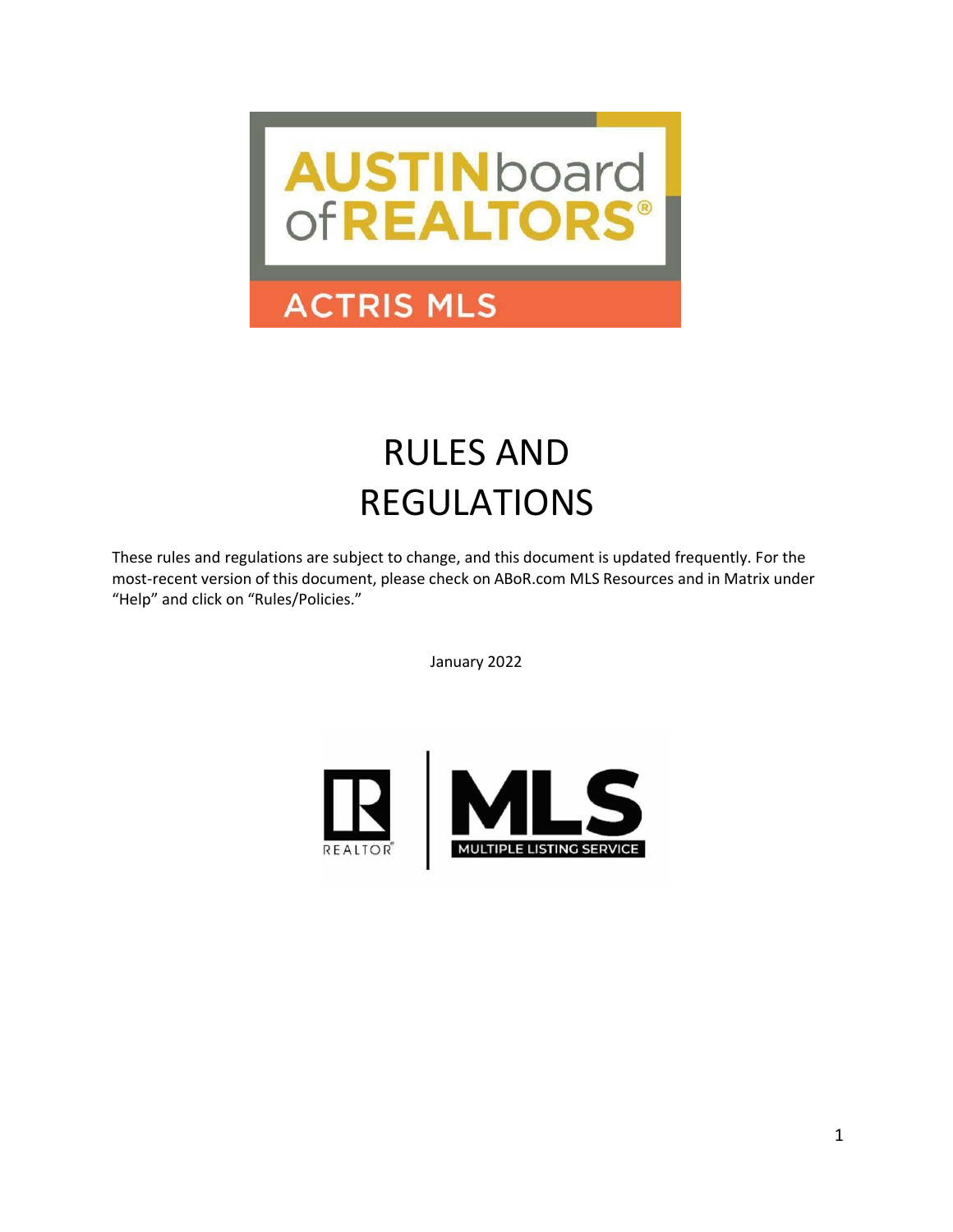| 1.1.  |  |
|-------|--|
| 1.2.  |  |
| 1.3.  |  |
| 1.4.  |  |
| 1.5.  |  |
| 1.6.  |  |
| 1.7.  |  |
|       |  |
| 2.1.  |  |
| 2.2.  |  |
| 2.3.  |  |
| 2.4.  |  |
| 2.5.  |  |
| 2.6.  |  |
| 2.7.  |  |
| 2.8.  |  |
| 2.9.  |  |
| 2.10. |  |
| 2.11. |  |
| 2.12. |  |
| 2.13. |  |
| 2.14. |  |
| 2.15. |  |
| 2.16. |  |
| 2.17. |  |
| 2.18. |  |
| 2.19. |  |
| 2.20. |  |
| 2.21. |  |
| 2.22. |  |
| 2.23. |  |
| 2.24. |  |
| 2.25. |  |
| 2.26. |  |
|       |  |
| 3.1.  |  |
| 3.2.  |  |
| 3.3.  |  |
| 3.4.  |  |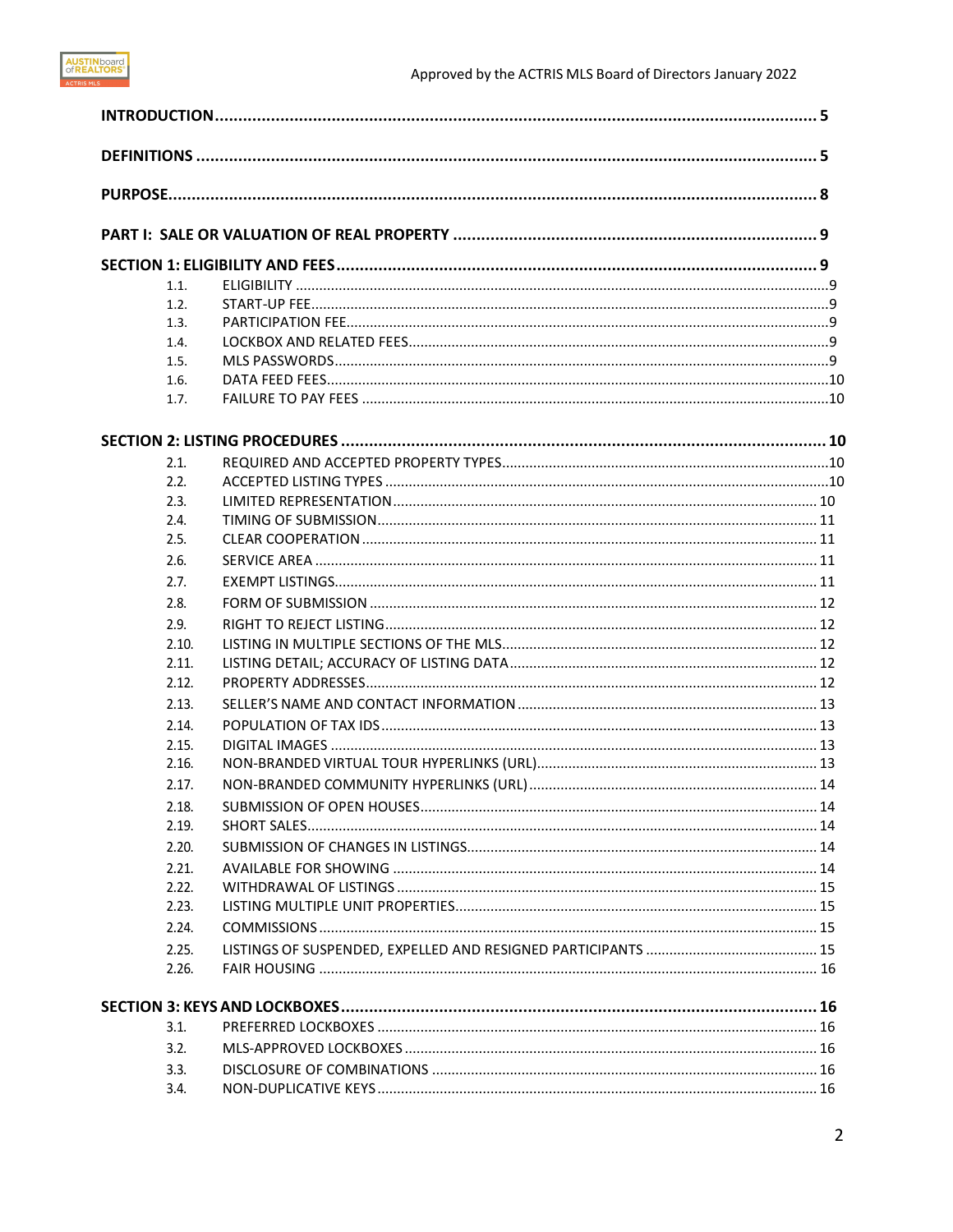

| 3.5.         |                                                                            |  |
|--------------|----------------------------------------------------------------------------|--|
| 3.6.         |                                                                            |  |
|              |                                                                            |  |
| 4.1.         |                                                                            |  |
| 4.2.         |                                                                            |  |
| 4.3.         |                                                                            |  |
| 4.4.         |                                                                            |  |
| 4.5.         |                                                                            |  |
| 4.6.         |                                                                            |  |
| 4.7.         |                                                                            |  |
| 4.8.         |                                                                            |  |
| 4.9.         |                                                                            |  |
|              |                                                                            |  |
| 5.1.         |                                                                            |  |
| 5.2.         |                                                                            |  |
| 5.3.         |                                                                            |  |
| 5.4.         |                                                                            |  |
| 5.5.         |                                                                            |  |
| 5.6.         |                                                                            |  |
| 5.7.         |                                                                            |  |
| 5.8.         |                                                                            |  |
| 5.9.         |                                                                            |  |
|              |                                                                            |  |
|              |                                                                            |  |
| 6.1.         |                                                                            |  |
| 6.2.         |                                                                            |  |
| 6.3.         |                                                                            |  |
| 6.4.         |                                                                            |  |
| 6.5.         |                                                                            |  |
|              |                                                                            |  |
| 7.1.         |                                                                            |  |
| 7.2.         |                                                                            |  |
| 7.3.         |                                                                            |  |
| 7.4.         |                                                                            |  |
| 7.5.         |                                                                            |  |
| 7.6.         |                                                                            |  |
|              | SECTION 8: CONFIDENTIALITY OF MLS INFORMATION AND INTELLECTUAL PROPERTY 24 |  |
| 8.1.         |                                                                            |  |
| 8.2.         |                                                                            |  |
| 8.3.         |                                                                            |  |
| 8.4.         |                                                                            |  |
| 8.5.         |                                                                            |  |
| 8.6.<br>8.7. |                                                                            |  |
| 8.8.         |                                                                            |  |
| 8.9.         |                                                                            |  |
|              |                                                                            |  |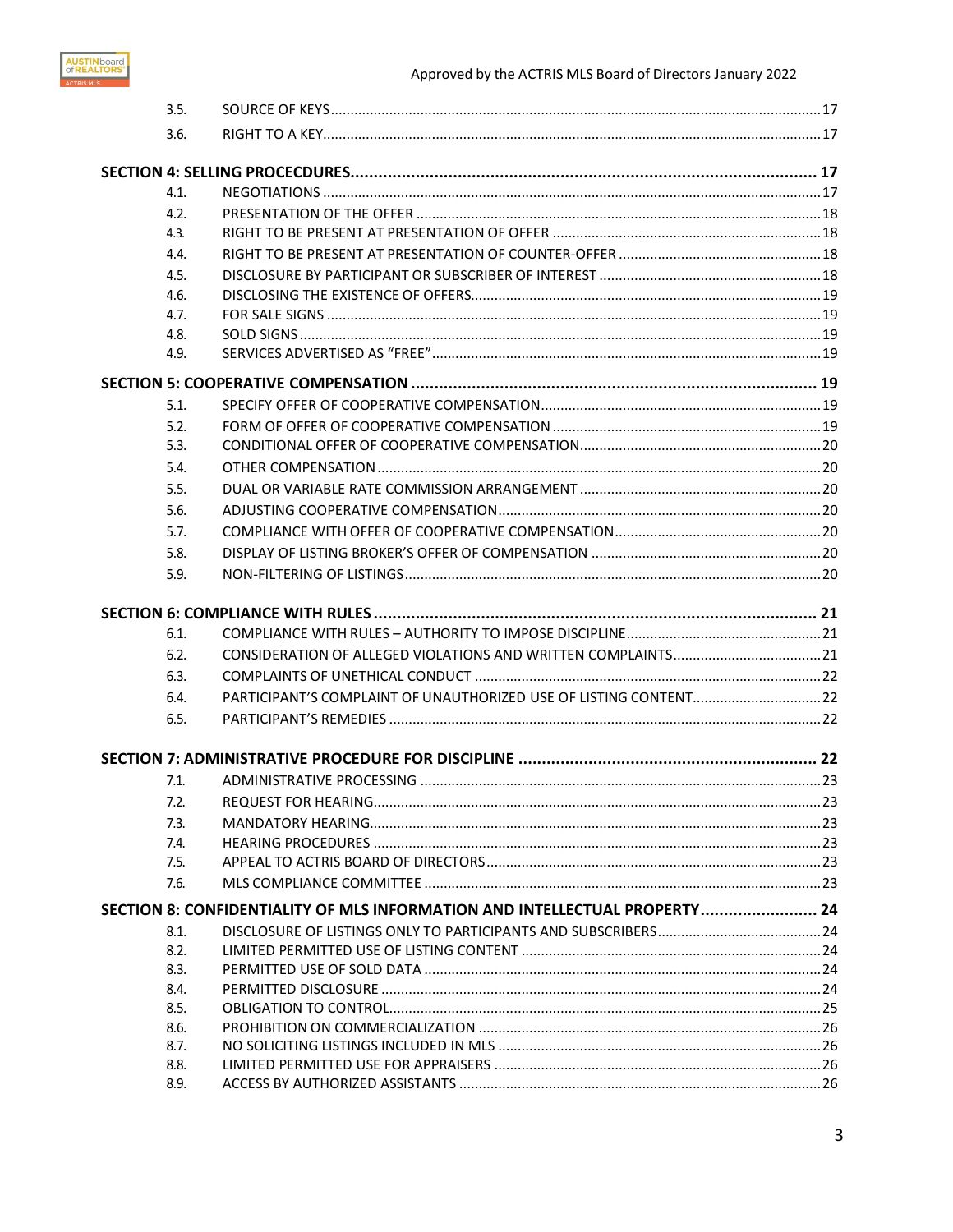

| 8.10.          |  |
|----------------|--|
| 8.11.          |  |
| 8.12.          |  |
| 8.13.          |  |
| 8.14.          |  |
| 8.15.          |  |
| 8.16.          |  |
|                |  |
| 9.1.           |  |
| 9.2.           |  |
| 9.3.           |  |
| 9.4.           |  |
|                |  |
| 10.1.          |  |
|                |  |
| 1.             |  |
| $\mathfrak{D}$ |  |
|                |  |
| 1.             |  |
| $\mathfrak{D}$ |  |
|                |  |
| $1_{-}$        |  |
|                |  |
|                |  |
|                |  |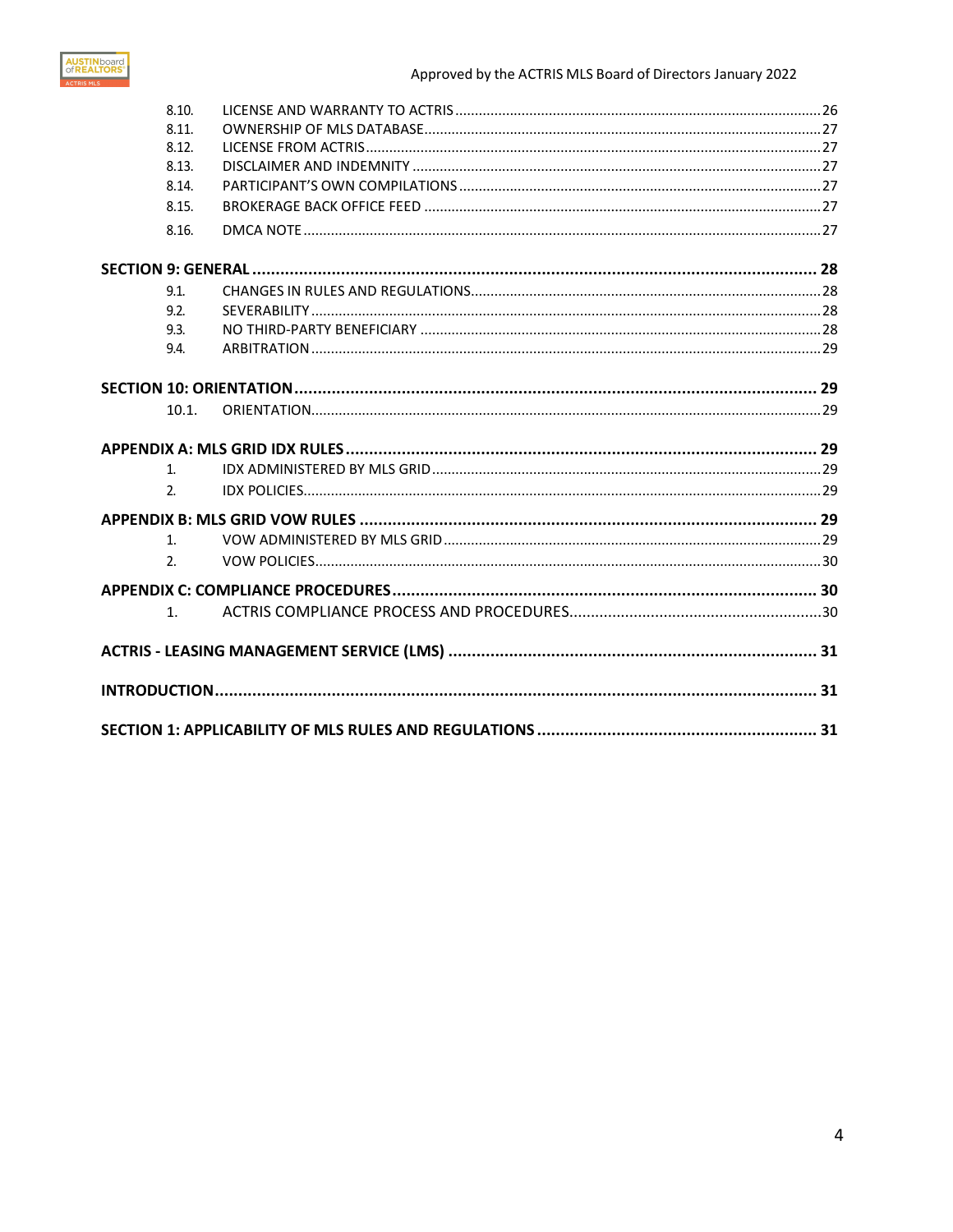## RULES AND REGULATIONS OF ACTRIS MLS

#### <span id="page-4-0"></span>**INTRODUCTION**

The Austin/Central Texas Realty Information Service (ACTRIS), hereinafter referred to as "ACTRIS" shall provide the following forms of service: A brokerage multiple listing service (MLS); and, a residential leasing multiple listing service, leasing management service (LMS) to support leasing/management activities; all operating under the name of ACTRIS.

The rules and regulations applicable to each of the above-mentioned services shall appear as separate parts of this document. The parts shall be entitled ACTRIS and Leasing Management Service. These rules and regulations are incorporated in the Applicant Agreement and form a binding legal agreement between ACTRIS and Participant or ACTRIS and Subscriber, as applicable.

These Rules and Regulations are policies adopted by the ACTRIS MLS Board of Directors to govern the operation of the MLS, and its Participants and Subscribers. ACTRIS MLS designed these rules to facilitate the provision of multiple listing services to Participants and Subscribers while avoiding arbitrary restrictions on business practices.

Subject to these Rules and Regulations, Participants receive participatory rights to the Service.

#### <span id="page-4-1"></span>**DEFINITIONS**

Capitalized terms not defined herein shall have the meaning required by law in the context in which the term is used, or if no specific meaning is required by law, the meaning given in the Application Agreement, or if not provided therein, the meaning given in the published guidelines of the National Association of REALTORS®, and if not provided therein, the meaning as used in the real estate sales industry.

**"Appraiser"** shall mean an appraiser certified or licensed by the Texas Appraiser Licensing and Certification Board; including an Authorized Assistant who is a Provisional Licensed Real Estate Appraiser or an Approved Appraiser Trainee (each, as defined by the Texas Appraiser Licensing and Certification Board) or tax agents that provide property valuations and that has an office (or is employed by or is a contractor to an office) that is open to public for the conduct of the appraisal business.

**"Authorized Assistant"** shall mean a person (a) who does not hold an active real estate license, 1. who is designated by a REALTOR® Participant in writing as authorized to access the MLS solely in order to provide services to the REALTOR® Participant, and 2. who has agreed in writing to maintain the confidentiality of the MLS.

**"Board"** shall mean the Austin Board of REALTORS®.

**"Central Texas"** shall mean Bastrop, Bell, Blanco, Burnet, Caldwell, Comal, Fayette, Gillespie,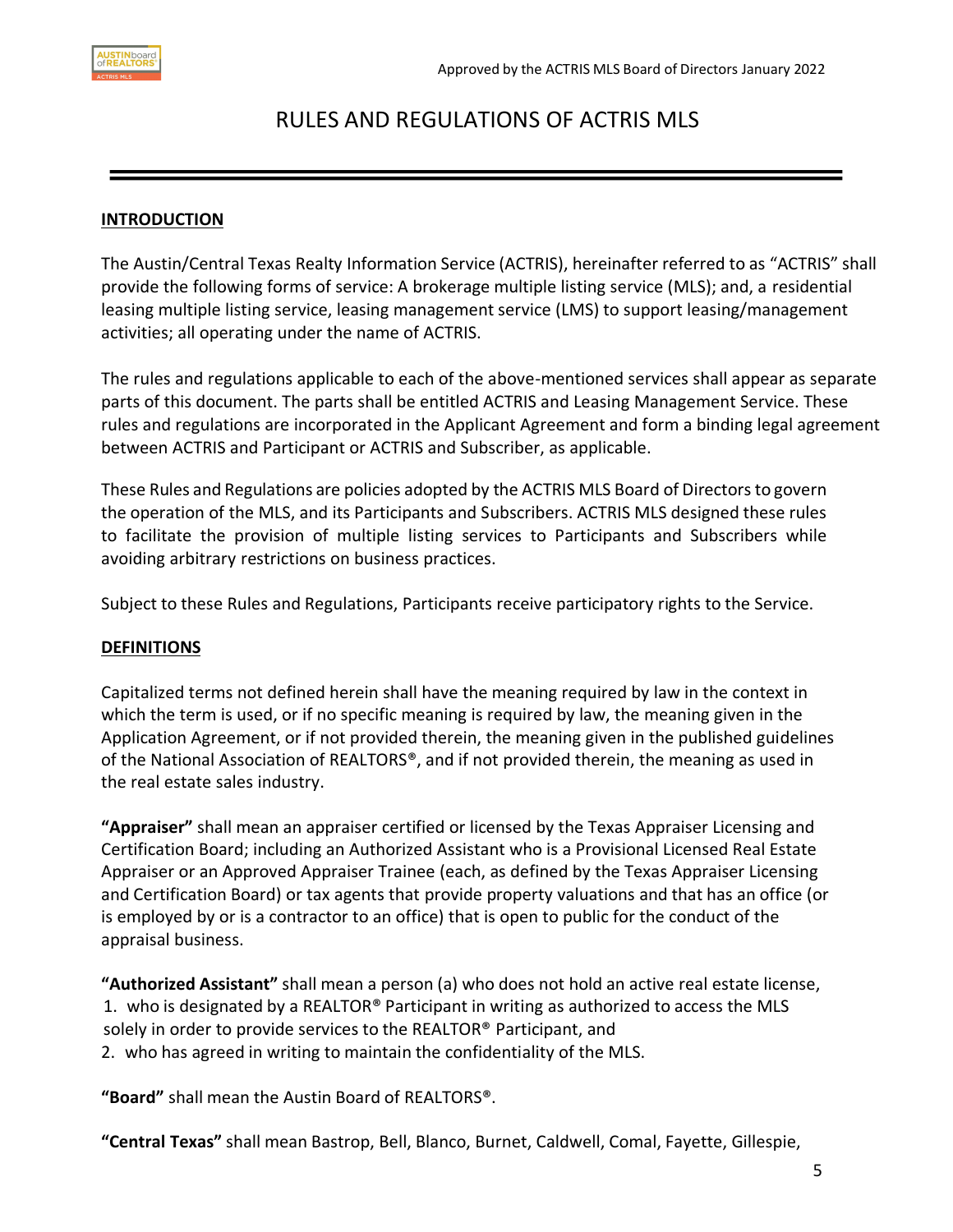Gonzales, Guadalupe, Hays, Lampasas, Lee, Llano, Milam, San Saba, Travis and Williamson counties in the State of Texas.

**"Dual or Variable Rate Commission Arrangement"** shall have the meaning given in Section 5.5.

**"Exclusive Agency Listing"** shall mean a contractual agreement under which the listing Participant acts as the agent or as the legally recognized non-agency representative of the seller(s), and the seller(s) agrees to pay a commission to the listing Participant if the property is sold through the efforts of any Participant. If the property is sold solely through the efforts of the seller(s), the seller(s) is not obligated to pay a commission to the listing Participant.

**"Exclusive Right to Sell"** shall mean a contractual agreement under which the listing Participant acts as the agent or as the legally recognized non-agency representative of the seller(s), and the seller(s) agrees to pay a commission to the listing Participant, regardless of whether the property is sold through the efforts of the listing Participant, the seller(s) or anyone else; and a contractual agreement under which the listing Participant acts as the agent or as the legally recognized non-agency representative of the seller(s), and the seller(s) agrees to pay a commission to the listing Participant regardless of whether the property is sold through the efforts of the listing Participant, the seller(s), or anyone else, except that the seller(s) may name one or more individuals or entities as exemptions in the listing agreement and if the property is sold to any exempted individual or entity, the seller(s) is not obligated to pay a commission to the listing Participant.

**"Late/Reinstatement Fee"** shall have the meaning given in Section 1.3.

**"Listing Content"** shall mean details or information related to listed property, including, but not be limited to, photographs, images, graphics, audio and video recordings, virtual tours, drawings, descriptions, remarks, narratives, pricing information, PDF documents, text files, artist renderings, and other details or information related to listed property.

**"LMS Database"** means the proprietary compilation of content and Listing Content regarding listings for the lease of real estate that is developed, compiled and organized by ACTRIS. The LMS Database may include Listing Content relating to Required and Other Property Types.

**"MLS Database"** means the proprietary compilation of content and Listing Content regarding listings for the sale of real estate that is developed, compiled and organized by ACTRIS. The MLS Database may include Listing Content relating to the Required and Other Property Types. The term "MLS Database" as used in the foregoing sentence shall be construed to include the full MLS Database and any part thereof, in any format in which Listing Content is collected, retrieved, displayed, and/or disseminated, including, but not limited to, bound books, loose leaf binder, computer database or compilation, card file, any computer readable medium, any printed format, or any format whatever to the greatest extent permitted by law.

**"Net Listing"** means a listing agreement based on the net price the seller will receive if the property is sold. Under a net listing a broker can offer the property for sale at the highest price obtainable to increase the commission. This type of listing is illegal in many states.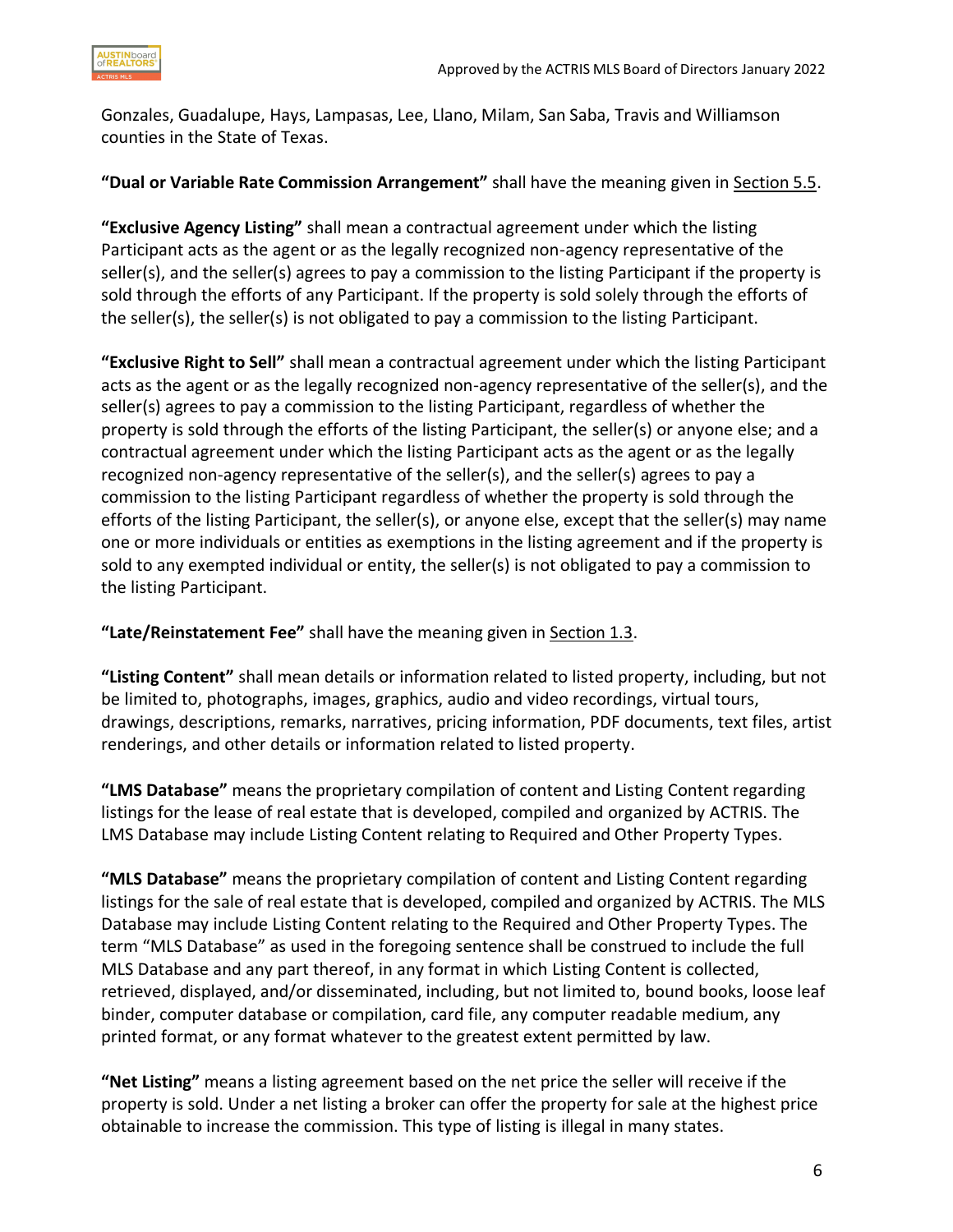

**"Open Listing"** means a listing agreement under which a Participant's commission is contingent on the Participant producing a ready, willing and able buyer before the property is sold by the seller or another broker.

**"Other Property Types"** means, with respect to the MLS:

- Commercial Sale;
- Residential Lots vacant sites without an existing dwelling (ACTRIS may, in its sole discretion, make exceptions for certain sites, including sites for which there is an existing demolition permit);
- Residential Income (Multi-Family) duplexes, tri-plexes and four-plexes; and
- Commercial Lease;
- and with respect to the LMS: Residential Lease.

**"Participant"** means a licensed real estate broker that offers or accepts cooperation and compensation to and from other Participants or Appraiser: (a) who is a member of the a member of the National Association of REALTORS®, a member of the Board or any other board of REALTORS® (b) who has applied for designated REALTOR® status and whose Applicant Agreement has been accepted by ACTRIS and (c) who has an office or is employed by or is a contractor to an office that is open to the public for the conduct of the real estate business.

**"REALTOR®"** means a Subscriber or a Participant who is a REALTOR® member of the Board or any other board affiliated with the National Association of REALTORS®.

**"Required Property Type"** means with respect to the MLS:

- Residential single-family homes, condominiums, town homes, and manufactured homes that include the sale of land (new construction or "to-be-built" listings must be labeled as such, include a building permit or the selected building plan on the property and include an established selling price before it may be listed as Residential);
- Farm/Ranch residential structures (e.g., single-family residential, manufactured home, mobile home, modular, townhouse) must be labeled as such, if there is not residential structure then the ranch subtype may be used.

**"Rules"** means these Rules and Regulations of ACTRIS.

**"Subscriber"** means (a) a person who is licensed by the State of Texas to sell or lease real property and who is employed by or under contract with a Participant; (b) a Participant with a valid license from the State of Texas to sell real estate that is on file with another Participant, or (c) an Appraiser who is working for another Appraiser that is a Participant or for an entity affiliated with another Appraiser that is a Participant. Subscriber must be a member of the National Association of REALTORS®, a member of the Board or any other board of REALTORS®, employed by or a contractor to an office that is open to the public for the conduct of the real estate business.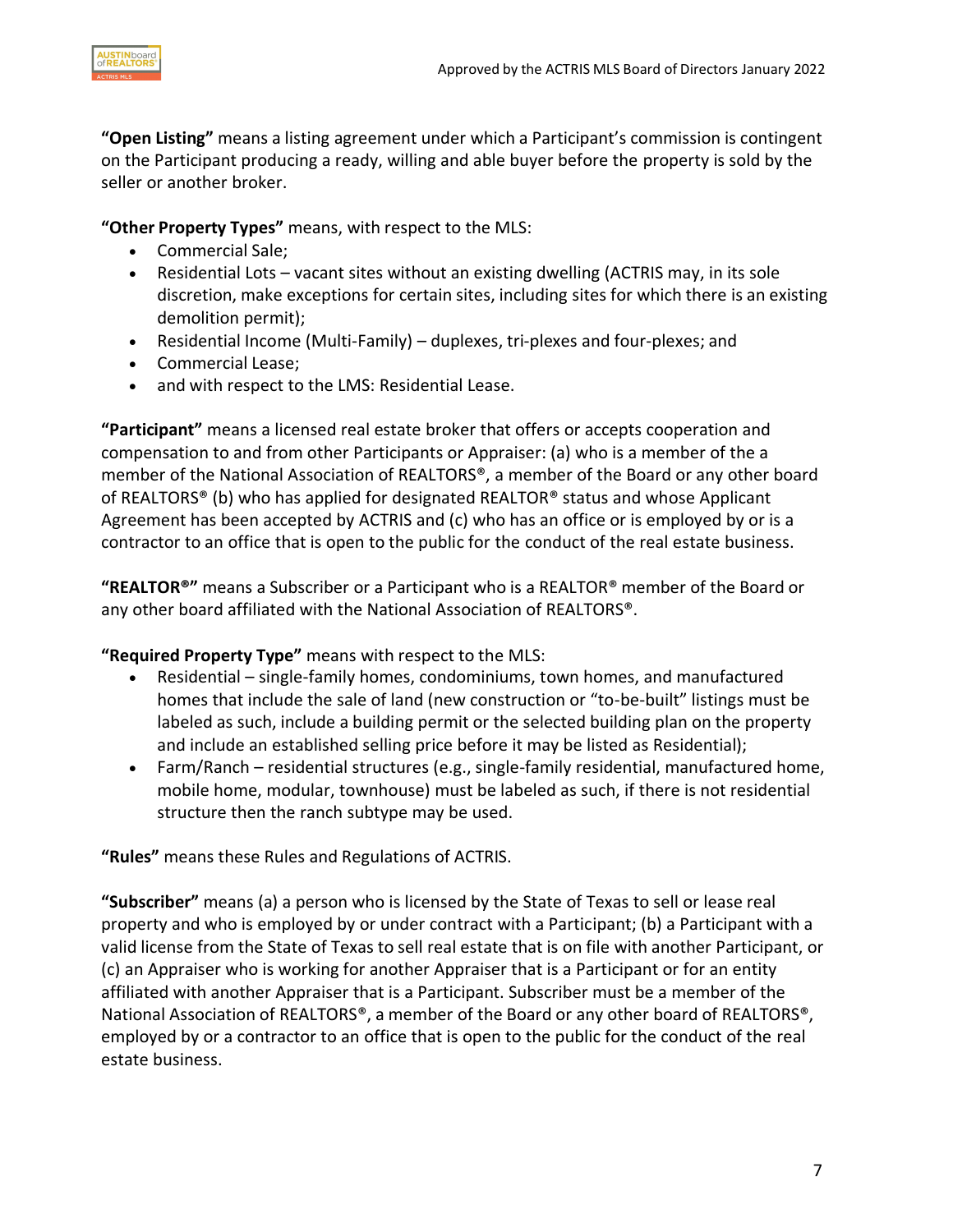

#### <span id="page-7-0"></span>**PURPOSE**

The MLS is intended solely for use by Participants, Subscribers and Appraisers in connection with the sale, lease and valuation of real property. Rules governing the use of the MLS in connection with the sale or valuation of real property are outlined in Part 1 hereof, and the rules governing the use of the LMS in connection with the lease of real property are outlined in Part 2 hereof. Use of the MLS or LMS is conditioned or in agreement and compliance with these Rules and the Participant Agreement or Subscriber Agreement where the MLS or LMS may be accessed.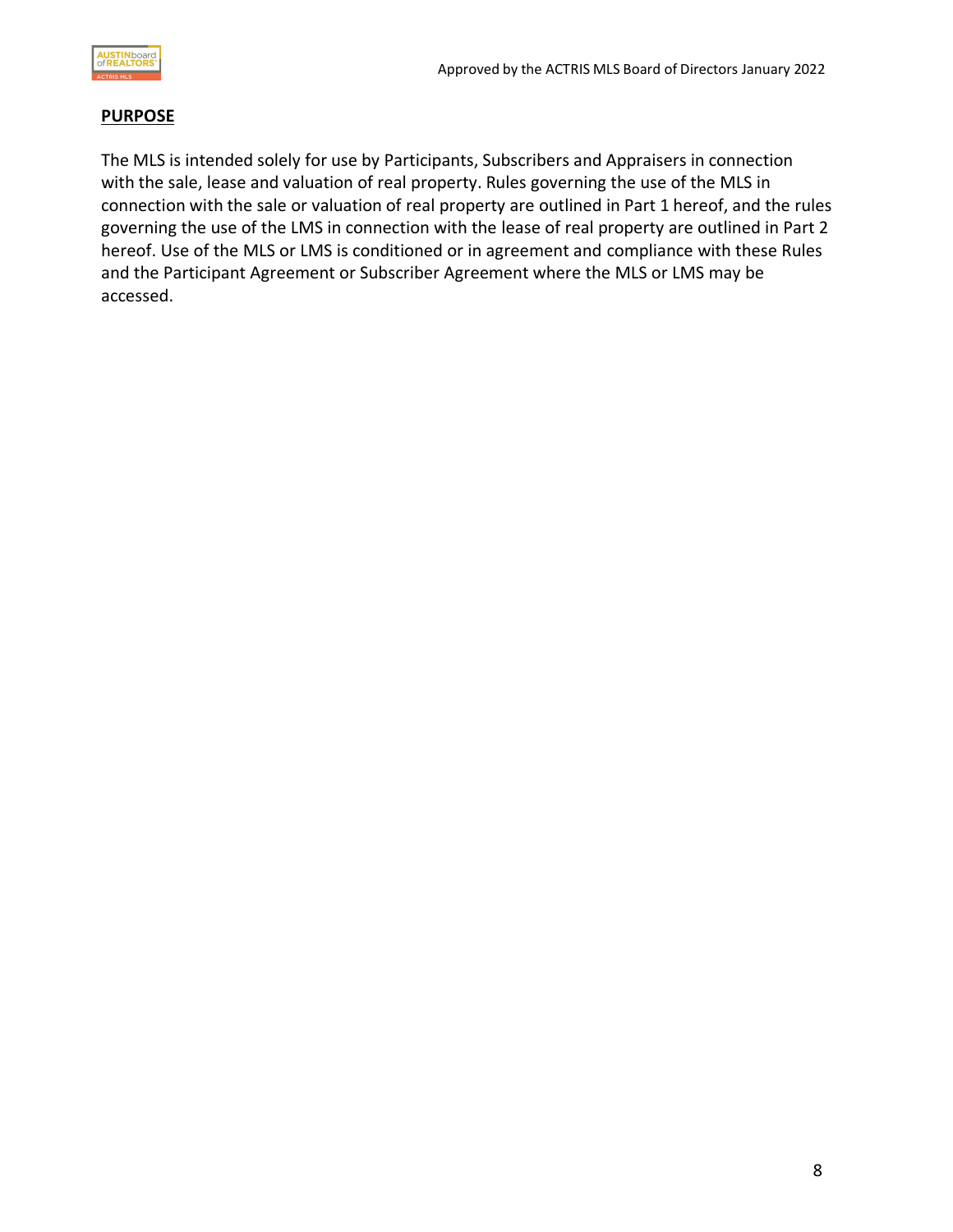#### PART I: SALE OR VALUATION OF REAL PROPERTY

#### <span id="page-8-1"></span><span id="page-8-0"></span>**SECTION 1: ELIGIBILITY AND FEES**

**1.1 ELIGIBILITY.** Only 1) Participants, Subscribers, Appraisers and Authorized Assistants who are engaged actively in the real estate profession, including buying, selling, exchanging, renting or leasing, managing, appraising for others for compensation, counseling, building, developing or subdividing real estate, and 2) other persons identified as members of other REALTOR® Boards are eligible to use the MLS.

**1.2 START-UP FEE**. A one-time Participant and Subscriber "start-up" fee shall be an amount established by the ACTRIS Board of Directors and shall be payable prior to the provision of any services by ACTRIS. Such fee and fee amount will be related to a "Participant" without regard for the number of offices or Subscribers. Fee information is available through Board staff or ABoR.com.

**1.3 PARTICIPATION FEE.** ACTRIS Board of Directors shall set the semi-annual Participation Fee of each Participant and Subscriber. Participant and Subscriber shall pay such fees on or before the final day of the month preceding the MLS semi-annual period for which service is desired. ACTRIS shall email billing statements to currently active Participants and Subscribers; however, failure to receive such notice does not relieve the Participant or Subscriber from timely payment if service for the succeeding semi-annual period is desired. Payments received after the due date must be accompanied by a Reinstatement Fee per service; otherwise, such payments will not be accepted, and service will be terminated at the end of the current semi-annual period and not reinstated until both the Reinstatement Fee and semi-annual Participation Fees are received. Each Appraiser employed or engaged by, or associated with, or using the offices of a Participant or a Participant's associated firm must be identified as a Participant or a Subscriber.

*However, MLSs must provide Participants the option of a no-cost waiver of MLS fees, dues, and charges for any licensee or licensed or certified appraiser who can demonstrate subscription to a different MLS where the principal broker participates. MLSs may, at their discretion, require waiver* recipients and their Participants to sign a certification for nonuse of its MLS services by their licensees, *which can include penalties and termination of the waiver if violated. Waived licensees are not entitled to any MLS services.*

**1.4 LOCKBOX AND RELATED FEES**. ACTRIS Board of Directors shall establish the charges/fees (such as MLS fees, issuing fees, lockbox system fees, fines, and reinstatement fees, etc.) from time to time for use of lockboxes and keys.

**1.5 MLS PASSWORDS.** Every Participant, Subscriber, Authorized Agent and Appraiser who has access to and use of the MLS shall be required to obtain an individual MLS password issued by MLS. Each individual MLS password shall not be loaned, shared, disclosed, or allowed to come into the possession of any other person, except that the Participant, manager and/or administrator in that person's real estate company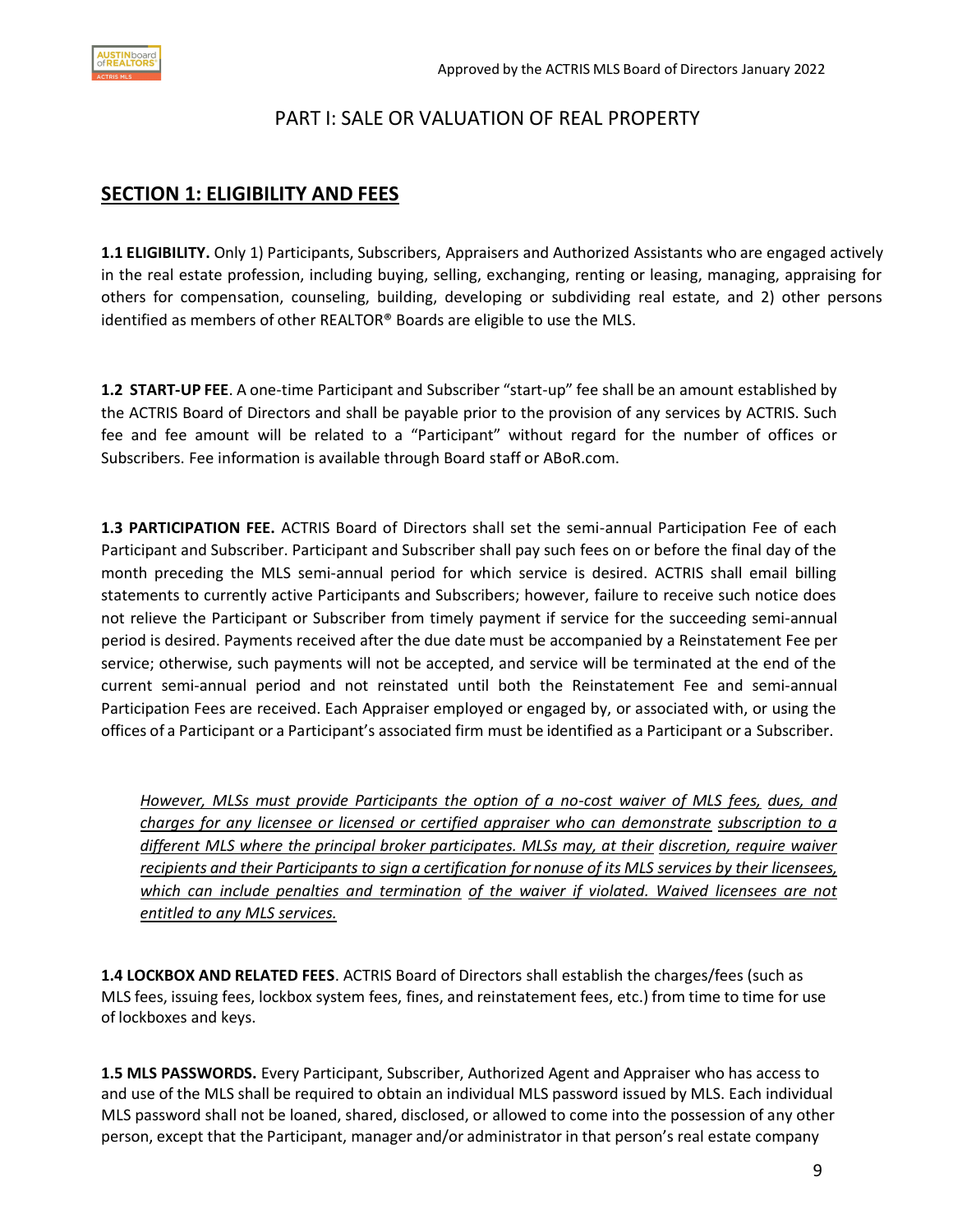

may have access to such MLS password, and such persons shall be required to keep their MLS password private and confidential. The MLS password shall only be used for purposes permitted by the Rules.

**1.6 DATA FEED FEES**. ACTRIS Board of Directors shall establish the service fees and charges for access to data feeds available via ACTRIS, including but not limited to IDX and VOW feeds.

**1.7 FAILURE TO PAY FEES**. Failure to pay any charge created underthis Section I or other fees or fines established under these Rules, by the applicable due date, and provided that at least ten (10) days' notice has been given, shall result in the suspension of services until such charges have been paid in full.

#### <span id="page-9-0"></span>**SECTION 2: LISTING PROCEDURES**

**2.1 REQUIRED AND ACCEPTED PROPERTY TYPES.** Subject to compliance with the other terms hereof, for properties that are (i) of the Required Property Type and that are located within Central Texas must be submitted to ACTRIS; (ii) of an Other Property Types may be submitted voluntarily by a Participant, but are not required by ACTRIS; (iii) of the Required Property Type and are located outside of Central Texas may be submitted voluntarily by a Participant, but are not required by ACTRIS.

**2.2 ACCEPTED LISTING TYPES.** Subject to compliance with the other terms hereof, ACTRIS will accept the following listing types:

- 1. **Exclusive Right to Sell**.
- 2. **Exclusive Right to Sell with Prospect Reservations**. (Named prospects exempted.) Property data forms submitted on properties listed under Exclusive Right to Sell with prospect reservations must so indicate in order that such information can be provided to other Participants and Subscribers of ACTRIS.
- 3. **Exclusive Agency**. Property data forms submitted on properties listed under Exclusive Agency must so indicate in order that such information can be provided to other Participants and Subscribers of ACTRIS.

ACTRIS does not regulate the type of listings Participants or Subscribers may take, but ACTRIS is not required to accept every type of listing. ACTRIS shall decline to accept open listings and net listings and it may limit its service to listings of certain kinds of property. But if ACTRIS chooses to limit the kind of listings it will accept, it shall leave its Participants or Subscribers free to accept such listings to be handled outside the MLS.

**2.3 LIMITED REPRESENTATION.** For purposes of this rule, the term "substantial services" includes, but is not limited to, the following services:

- 1. **Arrange Appointments**. Arrange appointments for cooperating Participants to show listed property to potential purchasers (*i.e.,* gives cooperating Participants or Subscribers authority to make such appointments directly with the seller(s));
- 2. **Accept and Present Offers**. Accept and present to the seller(s) offers to purchase procured by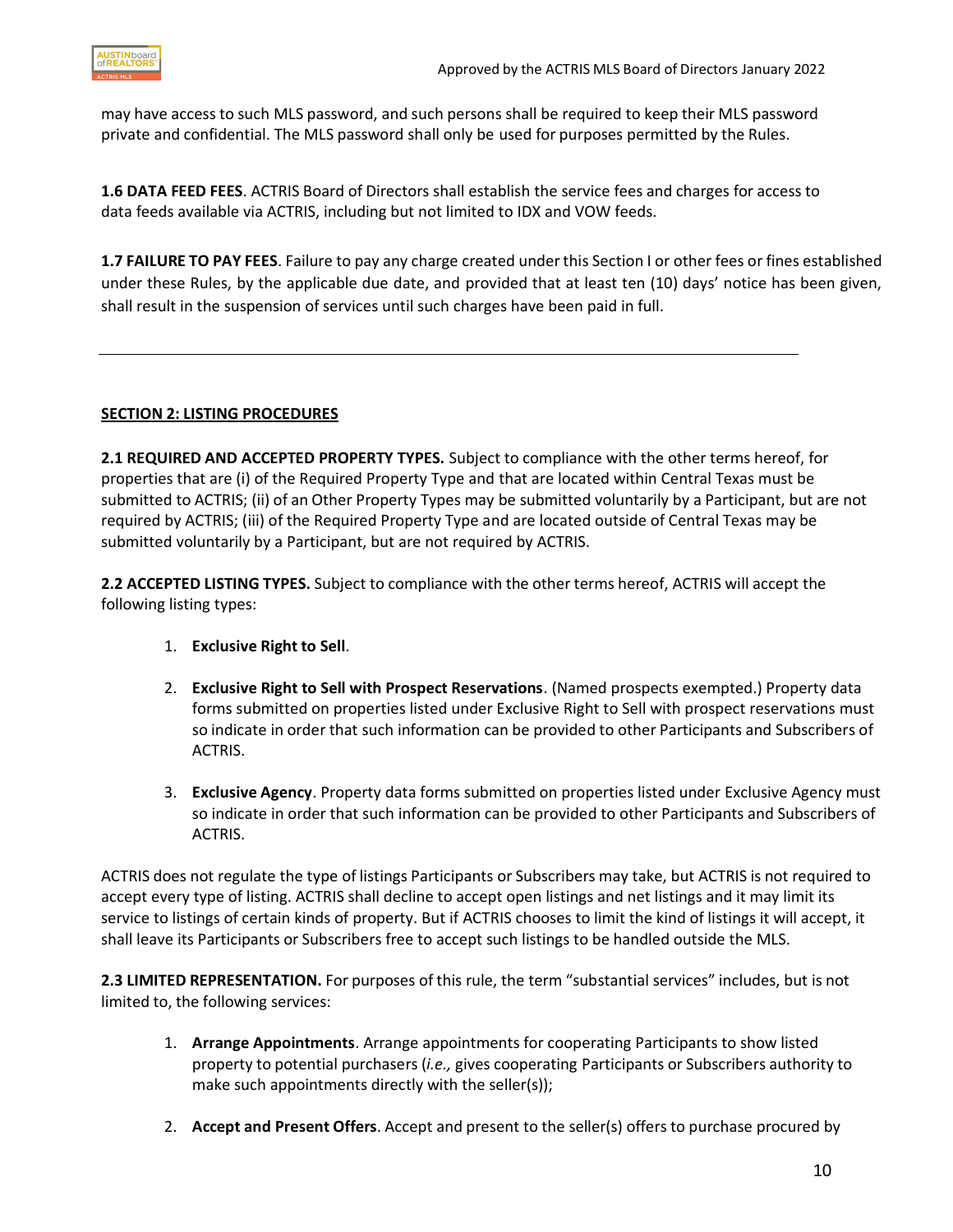

cooperating Participants (*i.e.,* gives cooperating Participants or Subscribers authority to present offers to purchase directly to the seller(s));

- 3. **Advise**. Advise the seller(s) as to the merits of offers to purchase; or
- 4. **Assist**. Assist the seller(s) in developing, communicating, or presenting counteroffers; or
- 5. **Negotiate**. Participate on the seller's(s') behalf in negotiations leading to the sale of the listed property.

Any listing with respect to which the listing Participant or Subscriber is not obligated to provide, and will not be providing, one or more "substantial services," as defined herein, must select "Limited Service" from the Listing Service field on listing input, and provide additional details in the Private Remarks field. Use of that selection serves only to distinguish such a listing from other listings, so the potential cooperating brokers will be aware of the extent of the substantial services provided by the listing Participant or Subscriber, regardless of whether the listing is an Exclusive Agency or Exclusive Right to Sell listing.

Nothing in this rule shall be considered approval or authorization for any Participant or Subscriber to violate any provision of the Real Estate License Act ("RELA"). Specifically in this context, RELA permits delivery of an offer directly to a represented buyer or seller only with consent of the represented party's broker, and only if a copy of the offer is sent to the represented party's broker. Furthermore, a Participant or Subscriber may not engage, directly or indirectly, in negotiations with a represented party. "Represented party" as used herein means an owner or buyer who is party to an outstanding written exclusive agency agreement with another broker in connection with the transaction.

**2.4 TIMING OF SUBMISSION.** Participants and Subscribers must enter all required listings for properties within Central Texas into the MLS within five (5) business days after all necessary signatures have been obtained.

**2.5 CLEAR COOPERATION.** Within one (1) business day of marketing a property to the public, the listing broker must submit the listing to the MLS for cooperation with other MLS participants. Public marketing includes, but is not limited to, flyers displayed in windows, yard signs, digital marketing on public facing websites, brokerage website displays (including IDX and VOW), digital communications marketing (email blasts), multi-brokerage listing sharing networks, and applications available to the general public.

Note: Exclusive listing information for the Residential and Farm/Ranch property types (excluding the following special listing conditions: auctions, foreclosures, and new construction) must be filed and distributed to other MLS Participants for cooperation under the Clear Cooperation Policy. This applies to listings filed under Section 2 andlistings exempt from distribution under Section 2.7, and any other situation where the listing broker is publicly marketing an exclusive listing that is required to be filed with the service and is not currently available to other MLS Participants.

**2.6 SERVICE AREA.** The service area of ACTRIS for required listings is Central Texas; ACTRIS accepts listings located outside the service area which are listed subject to a Participant's real estate license.

**2.7 EXEMPT LISTINGS.** If the seller refuses to permit a listing, that is of a Required Property Type and located within Central Texas, to be filed with ACTRIS for dissemination through the MLS, then the Participant may then take the listing (office exclusive), and such listing will not be disseminated to Participants. The listing contract must be accompanied by a certification signed by the seller that he or she does not desire the listing to be filed with ACTRIS for dissemination through the MLS. The certification can be made using ACTRIS' *Seller's Authorization to Exclude Listing from MLS* form, or a substantially similar form that includes (i) the seller's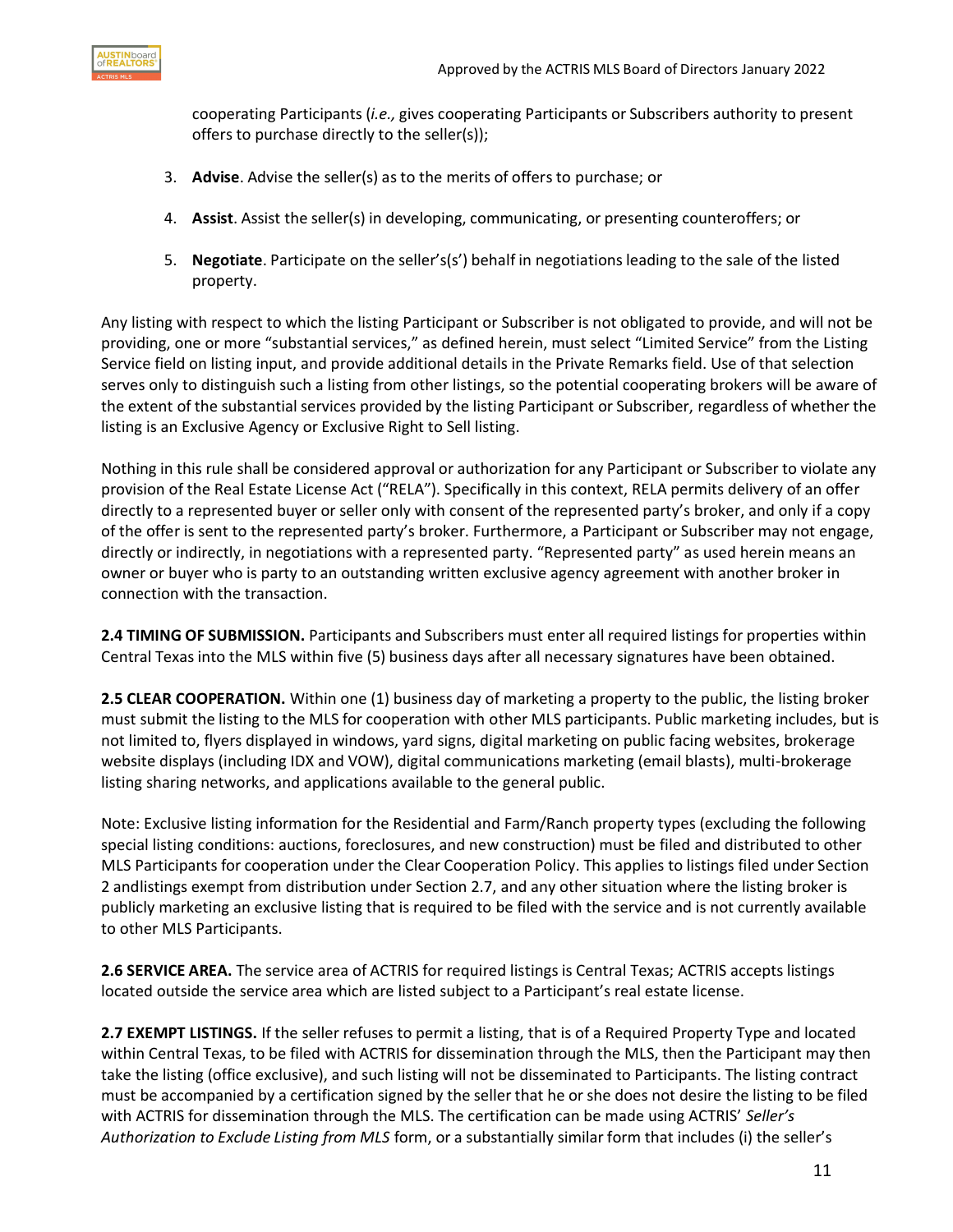

acknowledgement of consequences of excluding their listing from dissemination via ACTRIS and release of claims against ACTRIS from the same, (ii) the seller's signature, and (iii) the listing broker's (or authorized office manager's) signature. Upon request from ACTRIS, Participant must promptly submit the certification to ACTRIS, within two (2) business days of the request. Failure to comply with ACTRIS's request for the certification is a violation of these Rules and will be processed in accordance with Appendix C – Compliance Procedures.

Note: MLS Participants must distribute exempt listings within (1) one business day once the listing is publicly marketed. See Section 2.5, Clear Cooperation.

**2.8 FORM OF SUBMISSION.** Participants may submit listing agreements on any form that the Participant individually chooses to utilize that is mutually acceptable to the Participant and Seller, provided the listing is of a type accepted by ACTRIS, although a property data form may be required as approved by ACTRIS. Participants do not need to file the listing agreement, unless these rules state otherwise or as requested by ACTRIS. Only one Participant shall be responsible for any given listing. Where cooperative agreements are entered into between Participants, only the Participant having the right to offer compensation shall submit the listing. When a seller authorizes filing of a listing with ACTRIS, it accepts that such listing is subject to the Rules of ACTRIS.

**2.9 RIGHT TO REJECT LISTING**. ACTRIS through its legal counsel may refuse to accept a listing form which: (a) fails to adequately protect the interests of the public and the Participants, (b) establishes, directly or indirectly, any contractual relationship between ACTRIS and the client; and/or (c) fails to comply with these Rules. The listing agreement of a property filed with ACTRIS must expressly grant the listing Participant authority to advertise; file the listing with ACTRIS; provide timely notice of status changes of the listing to the MLS; provide sales information including selling price to ACTRIS upon sale of the property; designate the full gross listing price, and bear a definite and final termination time and date as negotiated between the listing Participant or Subscriber and the seller(s).

**2.10 LISTING IN MULTIPLE SECTIONS OF THE MLS.** If a property is suitable for listing in more than one section of the MLS Database, such as a single-family residence zoned for commercial use, such listing may be entered in more than one section of the MLS Database, provided that, ACTRIS may require payment of a service charge for the second listing. Second listings of this nature are not permitted for properties having only one clear usage category. Designate properties to be built as improved properties only if a plan has been selected, selling price established, and the database entry labeled as "to be built."

**2.11 LISTING DETAIL; ACCURACY OF LISTING DATA.** Any listing including any addendum and profile sheet, when filed with ACTRIS, must contain correct and complete information for all required fields, including seller's name (except as provided below), including such information described below. Participants and subscribers are required to submit accurate listing data and required to correct any known errors. To the extent that information pertaining to optional data fields (i.e., those not specified as being required) is provided, such information shall also be complete and accurate. Listings found to have incomplete required items or incomplete, incorrect or misleading information will be subject to a fine. The full gross listing price stated in the listing contract will be included in the information published in the MLS Database, unless the property is subject to auction.

- 1. **Directions**  The Directions field must contain driving directions that any reasonable, prudent person can use to locate the listed property. The Directions field is intended for property directions only.
- 2. **Public Remarks - The Physical Property Description -** Public Remarks field is intended to describe the physical attributes of the listed property only. Remarks related to the transaction such as available financing, cash back at closing, bonuses, upgrade incentives and the like shall not be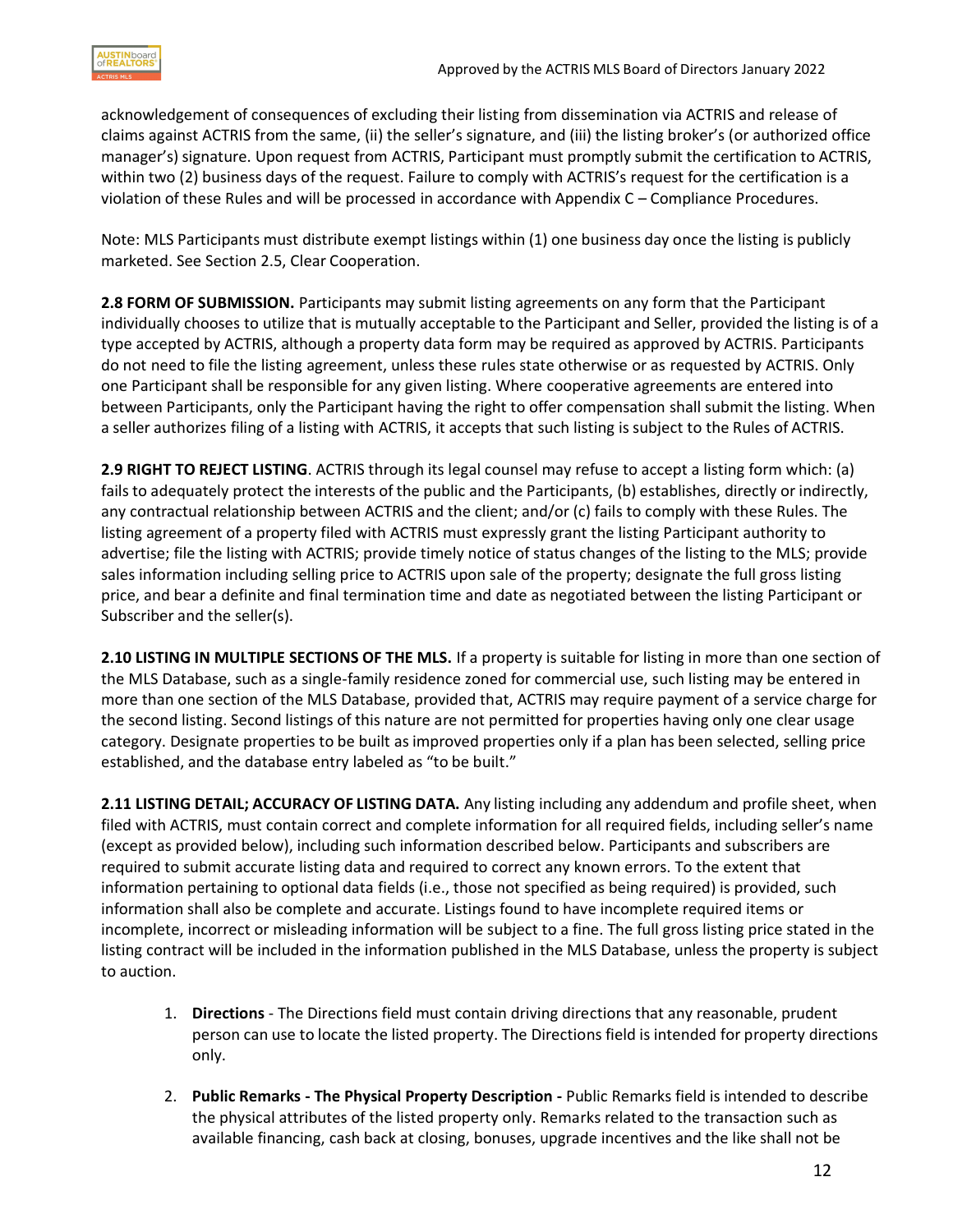

entered in the Public Remarks field. Moreover, confidential information such as showing instructions or security codes and contact information such as names, phone numbers, email addresses, web site addresses, service provider information, the words FSBO or For Sale by Owner shall not be entered in the Public Remarks field.

- 3. **Private Remarks - Private**  The Agent Remarks Private field shall only be displayed to other MLS Subscribers and shall not be displayed to customers, clients, or consumers. It shall be used to convey additional information related to the listed property or information related to the transaction of the listed property such as available financing, cash back at closing, bonuses, upgrade incentives, upgrade allowances, repair allowances, builder options, etc. Comments related to variable commission offers based on conditions other than the cooperating agent's performance as the procuring cause of the sale or condition of sale shall not be entered. Comments related to brokerage business models or advertisements intended to recruit agents shall not be entered.
- 4. **Duplicate MLS Areas-** A listed property may not be entered in more than one MLS area.
- 5. **Non-ACTRIS Member Inclusion** non-ACTRIS member names shall not be included in the MLS.

**2.12 PROPERTY ADDRESSES**. At the time of filing a listing, Participants and Subscribers must include a property address available to other Participants and Subscribers, and if an address doesn't exist, a parcel identification number can be used. Where an address or parcel identification number are unavailable, the information filed with the MLS must include a legal description of the property sufficient to describe its location.

**2.13 SELLER'S NAME AND CONTACT INFORMATION.** In the event that seller does not wish his or her name and/or contact information to be disseminated along with the property listing information, the listing agreement should be accompanied by certification signed by the seller requesting such information be withheld from dissemination. The seller's name will then be listed as "Withheld." This documentation must be submitted to ACTRIS promptly upon request.

**2.14 POPULATION OF TAX IDS.** All properties listed for sale or for lease, which have a tax ID in the MLS, must be populated or auto-populated at the time a listing is entered into the MLS. If filled from existing listing or blank listing, tax record information must match information tied to tax ID (Parcel ID).

**2.15 DIGITAL IMAGES.** The listing Participant or Subscriber shall load at least one digital image of each property (all property types) listed in the MLS within seven (7) days of the System list date. Digital images submitted to MLS shall only contain photos pertinent to the listed property and must show an accurate representation of the property in its current state, and may include floor plans of the listed property, and renderings of the listed property, plat maps, or aerial view. If the listed property has a dwelling, at least one image must be of the front of the dwelling and images, once submitted may not be removed. This does not apply to "To Be Built" or "Under Construction" dwellings, where the renderings may be replaced with an actual image of the property. Images with virtual staging (i.e., use of software to add furnishings) must include a non-virtually staged image of the same view. Digital images should not contain contact information such as names, phone numbers, email addresses or web site addresses, including use of embedded, overlaid, or digitally stamped information, except for the listing Participant's yard sign (provided that such yard sign may only be incidental to and a small portion of the digital image). Images previously submitted by a Participant may not be used by other Participants on subsequent listings without written permission. ACTRIS reserves the right to reject or remove any digital image submitted that includes any embedded, overlaid, or digitally stamped text, personal advertising or promotion, as well as people or persons.

**2.16 NON-BRANDED VIRTUAL TOUR HYPERLINKS (URL).** Virtual tours submitted to ACTRIS shall comply with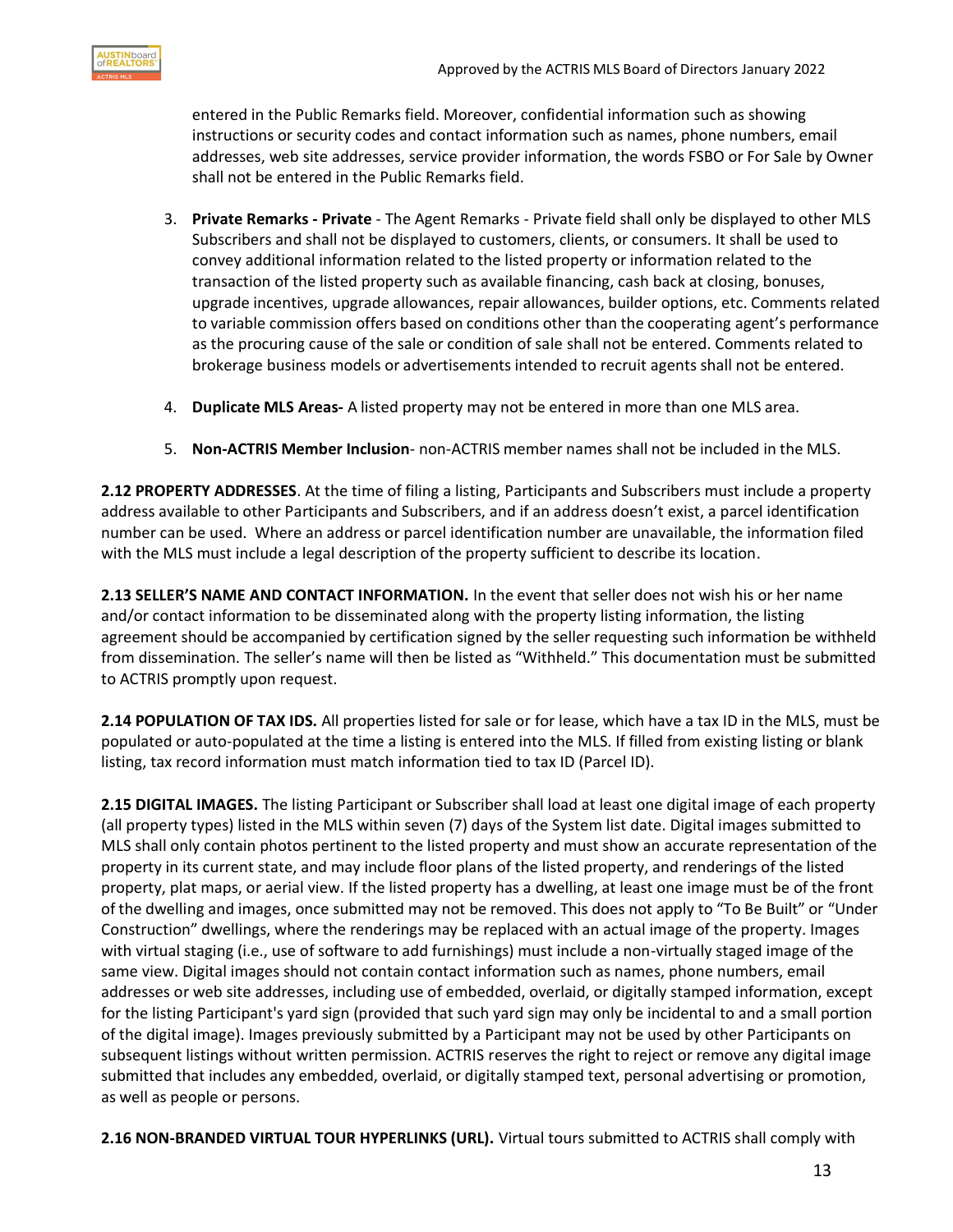

the following guidelines:

- 1. The primary focus of the tourshall be of the subject property.
- 2. The tour must be hosted on an Internet accessible server from which a Participant can retrieve the tour by selecting that tour's hyperlink.
- 3. The tour or any accompanied audio descriptions shall not include any contact information such as names, phone numbers, email addresses, web site addresses, agent photographs, logos or promotion for a closing service provider or any other peripheral service, with the exception of the listing firm's name.
- 4. By submitting the tour, Participants are representing to ACTRIS that the Participant has permission to allow the display of the tour in MLS and that ACTRIS in turn has permission to redistribute the tour hyperlink as a part of the MLS Database.

2.17 **NON-BRANDED COMMUNITY HYPERLINKS (URL).** URLs submitted to ACTRIS and designated as a Community hyperlink shall only link to web pages that are pertinent to the listed property. Participants may also provide hyperlinks to websites owned and operated by the homeowner's association (HOA) applicable to such listed property. The URL submitted shall not include any contact information such as names, phone numbers, email addresses, web site addresses, agent photographs, logos, or promotion for the listing Participant.

**2.18 SUBMISSION OF OPEN HOUSES.** Open houses submitted to ACTRIS must designate a specific date and time the property will be available for viewing and must allow Participants and Subscribers to preview the inside of the property and allow public access. Properties that do not allow access to the inside of the property shall not be submitted to ACTRIS as an open house. Open houses shall not include in the comments section any remarks related to the transaction such as available financing, cash back at closing, bonuses, upgrade incentives, upgrade allowances, repair and decorating allowances, contact information such as names, phone numbers, email addresses, web site addresses, or promotion for a closing service provider or any other peripheral service.

**2.19 SHORT SALES.** Participants must disclose potential short sales when reasonably known to the listing Participants. When disclosed, Participants may, at their discretion, advise other Participants whether and how any reduction in the gross commission established in the listing agreement, required by the lender as a condition of approving the sale, will be apportioned between listing and cooperating Participants. Such disclosure should be made in the MLS by selecting "Short Sale" under the Special Listing Conditions field. When an offer with respect to a potential short sale is accepted, the listing Participants shall mark the listing as (i) Active Under Contract [AU] or (ii) Pending [P], until such time as the bank has approved the offer.

**2.20 SUBMISSION OF CHANGES IN LISTINGS.** Participants shall submit to ACTRIS or enter into the MLS any change in listed price or other change in the original listing agreement within one (1) business day after the authorized change is received by the listing Participant or Subscriber. Each change in price must be authorized in writing by the seller and specify the date of the change and the new list price. Other applicable changes may include, without limitation, any change in status such as final closing of sales, that a contingency on file with ACTRIS has been fulfilled, renewed or cancelled, or that any pending sale has been cancelled. By way of example, when a listing is "under contract" and the contract fails, the listing should be restored to Active (A) status if the listing under which the property was entered has not expired. Similarly, if the listing under which the property was entered into the MLS has expired at the time the contract fails, the status may be changed to Active (A) status; in that circumstance, the listing will automatically expire at midnight on the day of the status change. If negotiations were carried on under Section 4.1 hereof, the cooperating broker shall report accepted offers and prices to the listing broker within one (1) business day after occurrence and the listing broker shall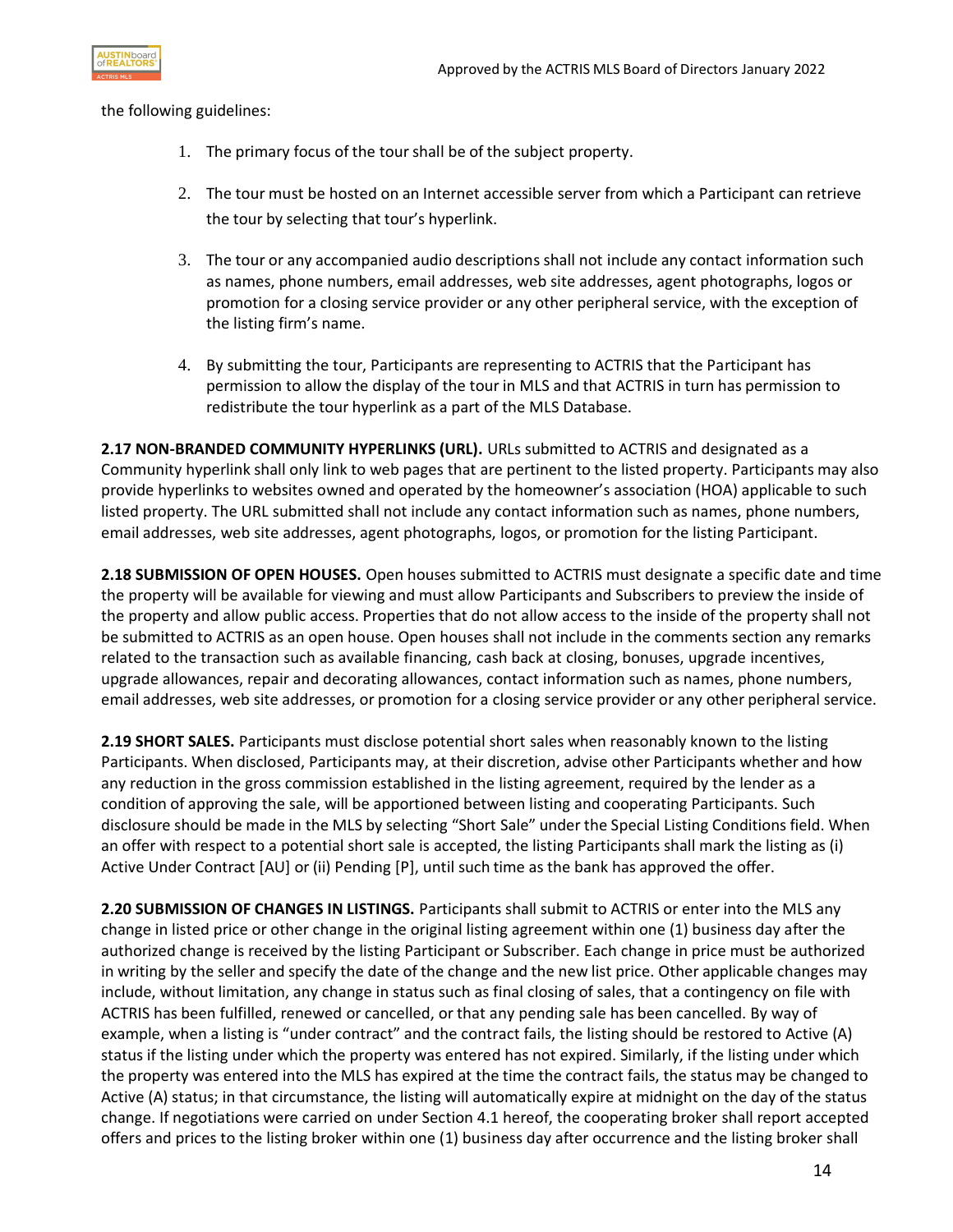

report them to the MLS within one (1) business day after receiving notice from the cooperating broker.

**2.21 AVAILABLE FOR SHOWING.** Active listings must be available for showing within four (4) business days once entered into the MLS. Participants and Subscribers can enter approved showing instructions into the MLS. If, after reasonable effort, the cooperating Participant or Subscriber cannot contact the listing agent, the cooperating Participant or Subscriber should contact the listing broker. If, after twenty-four (24) hours, the listing Participant or Subscriber and the listing agent cannot be contacted, the cooperating Participant or Subscriber may contact ACTRIS. The contacted ACTRIS official will either arrange the showing or authorize the cooperating Participant or Subscriber to contact the seller(s) directly. Certain exceptions may exist, such as, for example, if the listing Participant or Subscriber had previously precluded such direct contact by the cooperating Participant or Subscriber by direct notice or e-mail.

**2.22 WITHDRAWAL OF LISTINGS.** Listings may be withdrawn from the MLS by the Participant before the expiration date of the listing agreement. A copy of the agreement between the seller and the listing Participant or Subscriber which authorizes the withdrawal shall be submitted to ACTRIS promptly upon request. Sellers do not have the unilateral right to require MLS to withdraw a listing without the listing Participant or Subscriber's concurrence. However, when a seller(s) can document that his or her exclusive relationship with the listing Participant or Subscriber has been terminated, ACTRIS may remove the listing at the request of the seller. Listings may not be withdrawn for purposes such as the avoidance of reporting sales price or other closing information. All sales prices must be reported to the multiple listing service.

If not earlier withdrawn, any listing in Active (A) status will automatically expire on the date specified in the listing agreement, as indicated in the system. Extensions of listings are acceptable if filed on a change report form. If permitted to expire, a new listing agreement must be secured for the listing to be filed with the MLS. Such listing will then be published as a new listing. Participants may not allow listings to expire in order to avoid reporting sales price or other closing information. All sales prices must be reported to the multiple listing service.

**2.23 LISTING MULTIPLE UNIT PROPERTIES.** All properties which are to be sold or which may be sold separately must be indicated individually in the listing and on the property data form. Participant shall notify ACTRIS when any part of a listed property has been sold.

**2.24 COMMISSIONS.** ACTRIS shall not fix, control, recommend, suggest, or maintain commission rates or fees for services to be rendered by Participants. Further, ACTRIS shall not fix, control, recommend, suggest, or maintain the division of commissions or fees between cooperating Participants or between Participants and non- Participants.

**2.25 LISTINGS OF SUSPENDED, EXPELLED AND RESIGNED PARTICIPANTS.** When a Participant is suspended or has been expelled from ACTRIS for failing to abide by a membership duty (*i.e.*, violation of the Code of Ethics, Board Bylaws, ACTRIS Bylaws, ACTRIS Rules, ACTRIS Participant Agreement, ACTRIS Subscriber Agreement, or other membership obligation except failure to pay appropriate dues, fees, or charges), ACTRIS shall, at Participant's option, include any listings then currently filed with the MLS in the MLS until such listing is sold, withdrawn or expired. Such listings shall not be renewed or extended by ACTRIS beyond the termination date of the listing agreement in effect when suspension or expulsion became effective. When a Participant has been suspended or expelled from the Board or ACTRIS (or both) for failing to pay appropriate dues, fees or charges, ACTRIS is not obligated to provide services, including continued inclusion of that Participant's and its associated Subscriber's listings in the MLS Database of current listing information. Prior to any removal of a suspended or expelled Participant's and its associated Subscriber's listings from the MLS, the suspended Participant should be advised in writing (including email) of the intended removal so that the Participant may reasonably advise his or her clients. When a Participant resigns from the MLS, the MLS is not obligated to provide services, including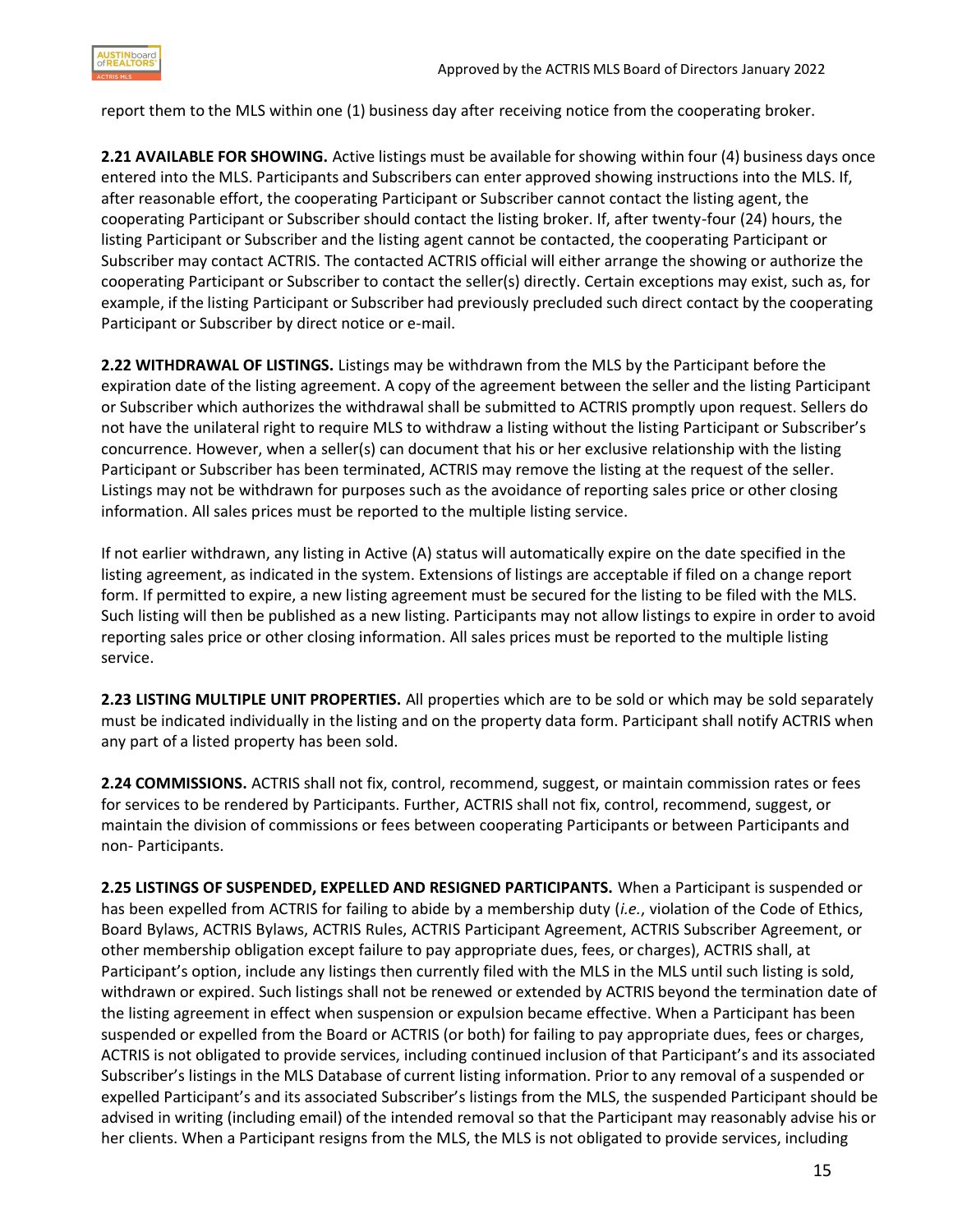

continued inclusion of the resigned Participant's and its associated Subscriber's listings in the MLS compilation of current listing information. Prior to any removal of a resigned Participant's listings from the MLS, ACTRIS should notify the resigned Participant in writing (including email) of the intended removal so that the resigned Participant may reasonably advise his clients. Any Authorized Assistants shall be suspended, terminated or expelled upon any suspension, resignation or expulsion of the designated Participant. This Section 2.24 applies to Subscribers with respect to ACTRIS Bylaws, ACTRIS Rules and ACTRIS Subscriber Agreement.

**2.26 FAIR HOUSING.** ACTRIS is committed to compliance with federal, state, and local fair housing laws and opposes discrimination in housing based on race, color, religion, sex, handicap, familial status sexual orientation, gender identity, and national origin. From time to time, ACTRIS may modify or request that a Participant or Subscriber modify their Listing Content that may violate any fair housing law or Article 10 of the NAR Code of Ethics. Participants and Subscribers may report of potential violations of fair housing laws to [support@abor.com.](mailto:mlsdata@abor.com)

#### <span id="page-15-0"></span>**SECTION 3: KEYS AND LOCKBOXES**

**3.1 PREFERRED LOCKBOXES**. The lockboxes approved by ACTRIS shall be the preferred lockboxes for use on the MLS listed properties. Participants and Subscribers may use other lockboxes on their listed properties if they desire.

**3.2 MLS-APPROVED LOCKBOXES.** All properties listed in the MLS must have an MLS-approved lockbox if any device giving access to real estate professionals and/orservice providers is authorized by the seller and occupant and is placed on the property. "MLS-approved" devices are not limited to lockboxes leased or sold by an association or MLS; any lockbox or access device that provides cooperating Participants and Subscribers with reasonable, timely access to listed property will satisfy this requirement. For purposes of this rule, a lockbox provides "reasonable, timely access to listed property" if (1) it allows all Participants and Subscribers timely access to the listed property by reliance solely on data submitted to and residing on the MLS or showing service company; (2) complete, accurate instructions are provided for accessing the listed property in the designated security code field; or (3) it ensures that the lockbox or device will provide reasonable access to listed property with any information, code or key needed to access the contents of the lockbox or device to be made available or access to the property otherwise scheduled within four [4] hours of initial contact in the event the lockbox or device requires the participating member to obtain additional information to enable access (for example, "call agent for code") with said 4 hour response obligation in effect every day from 8am to 6pm. The MLS reserves the right to require that the device be submitted in advance for approval. The MLS also may revoke the approval and/or subject the Participant to discipline if the device is used in a manner that fails to continue to satisfy this requirement. Failure to provide reasonable and timely access as required by this section will subject the listing agent to discipline and potential fines. More than one lockbox or access device may be used on a property as long as one of them is MLS-approved where the listing is submitted.

**3.3 DISCLOSURE OF COMBINATIONS**. Gate codes, combination codes, access codes and security codes may be added as a separate attachment to a listing and/or in the Access Code or Showing Instructions field. In no event shall such codes be placed in the listing details, Public Remarks, or disclosed to third parties.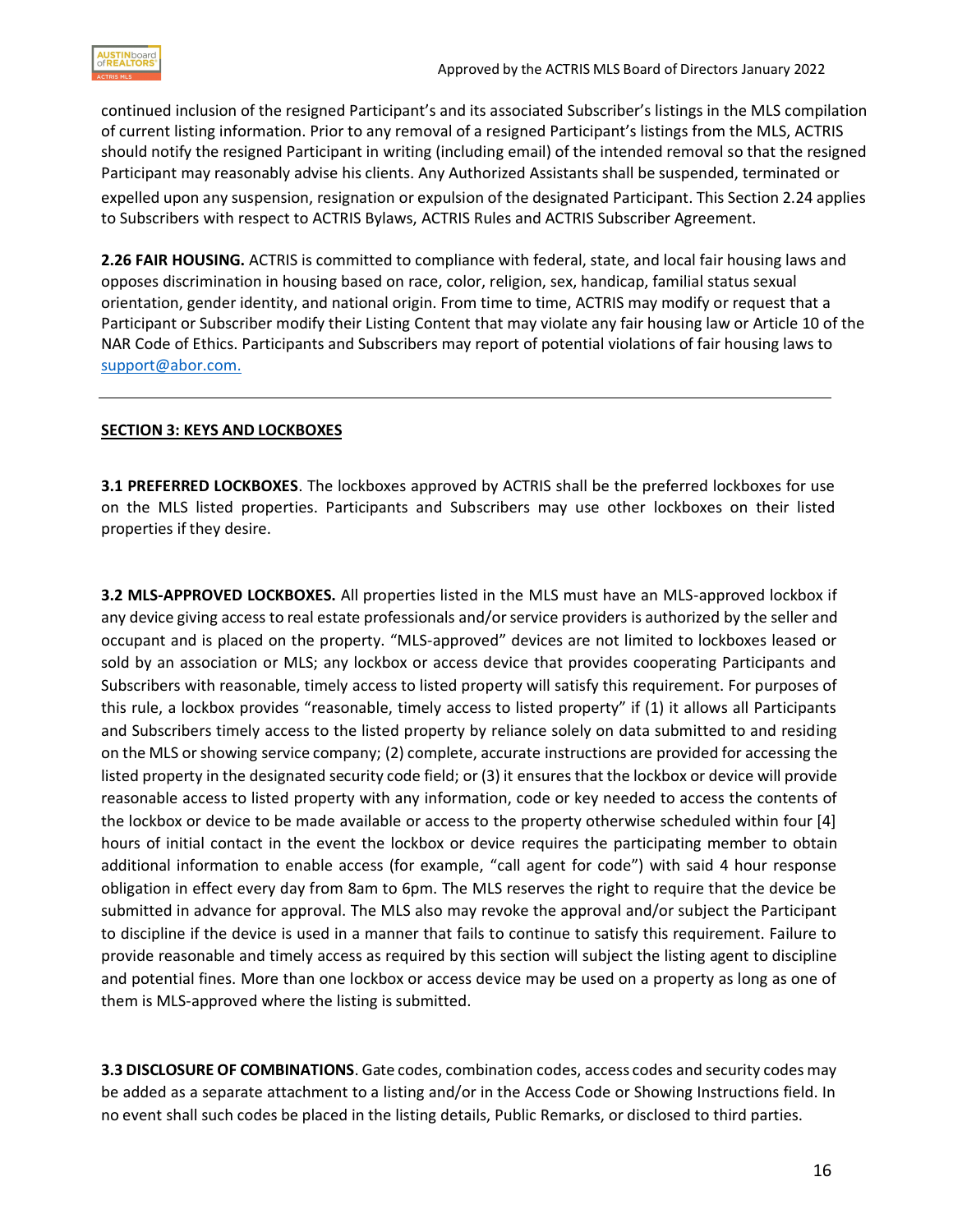

**3.4 NON-DUPLICATIVE KEYS.** Any key, programmer, or other device (hereinafter referred to as "key") by which a lockbox can be opened shall be nonduplicative. By "nonduplicative" it is not meant that the key is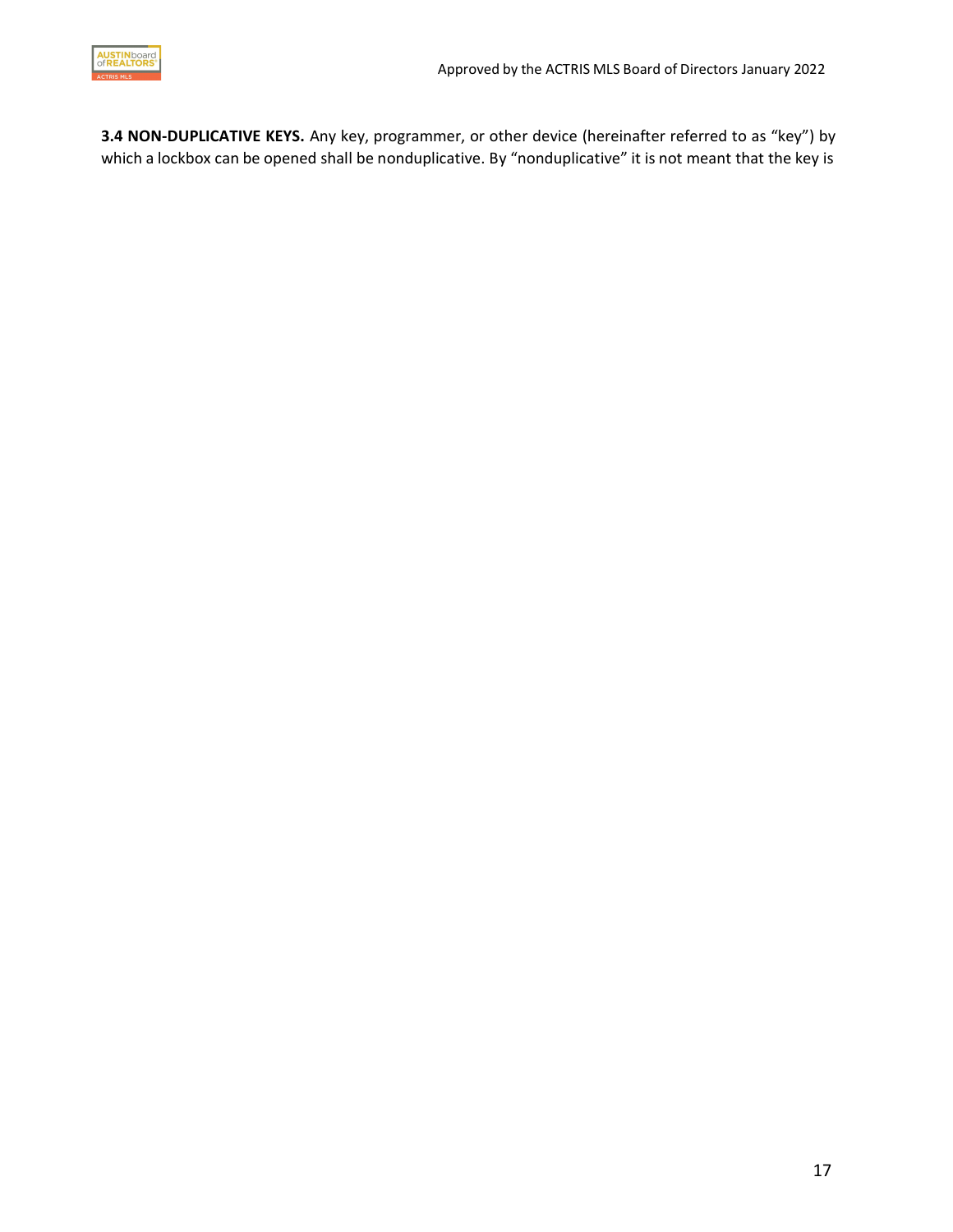

necessarily covered by a current patent, but that it cannot be readily copied in the mannerthat other types of keys are ordinarily capable of being copied.

**3.5 SOURCE OF KEYS.** Keys must be obtained from the original manufacturer, from a recognized vendor of lockbox systems, or from any other legitimate source. Prior to utilizing previously used keys, lids, or boxes, information shall be obtained from the original manufacturer to determine whether the key's pattern, code, or configuration is already in use by other boards, multiple listing services, or other users in the vicinity. Surrounding boards and multiple listing services shall also be contacted to determine whether the key's pattern, code, or configuration is currently in use.

**3.6 RIGHT TO A KEY.** Each Participant or Subscriber who is a member of ACTRIS (active status) is eligible to hold a key subject to their execution of a lease agreement with ACTRIS. ACTRIS may, at its discretion, lease keysto affiliate members of NAR-approved boards of REALTORS® who are actively engaged in a recognized field of real estate practice or in related fields. ACTRIS may 1) suspend the right of lockbox key holders to use lockbox keys following their arrest for any felony or misdemeanor and/ or 2) refuse to sell or lease lockbox keys, terminate existing key lease agreements, and/ or refuse to activate or reactivate any key held by an individual convicted of a crime within the past seven (7) years under the following circumstances: a) ACTRIS Board of Directors determine that the conviction(s) relates to the real estate business or puts clients, customers, or other real estate professionals, or property at risk, for example through dishonest, deceptive, or violent acts; and b) ACTRIS Board of Directors gives the individual an opportunity to provide and the ACTRIS Board of Directors must consider mitigating factors related to the individual's criminal history, including, but not limited to, factors such as: the individual's age at the time of the conviction(s); the nature and seriousness of the crime; the extent and nature of past criminal activity; time elapsed since criminal activity was engaged in; rehabilitative efforts undertaken by applicant/user since the conviction; facts and circumstances surrounding the convictions(s); and evidence of current fitness to practice real estate. The ACTRIS Board of Directors should be sure to evaluate individuals uniformly, and avoid making exceptions for one individual while denying an exception to another individual with a similar criminal history. The ACTRIS Board of Directors may suspend the right of lockbox keyholders to use lockbox keys following their arrest and prior to a final determination on any such charge if, in the determination of the ACTRIS Board of Directors, the charge relates to a crime that relates to the real estate business or puts clients, customers, other real estate professionals, or property at risk.

## **SECTION 4: SELLING PROCEDURES**

**4.1 NEGOTIATIONS.** Negotiations with the seller(s) for the purchase of listed property filed with the MLS shall be conducted through the listing Participant or Subscriber. An offer may be delivered directly to a seller only if: (a) the listing Participant or Subscriber givesthe cooperating Participant or Subscriber specific authority to deliver the offer directly, (b) a copy of the offer is sent to the listing Participant, and (c) the cooperating Participant or Subscriber delivering the offer does not otherwise negotiate or attempt to negotiate directly with the seller(s) of the listed property.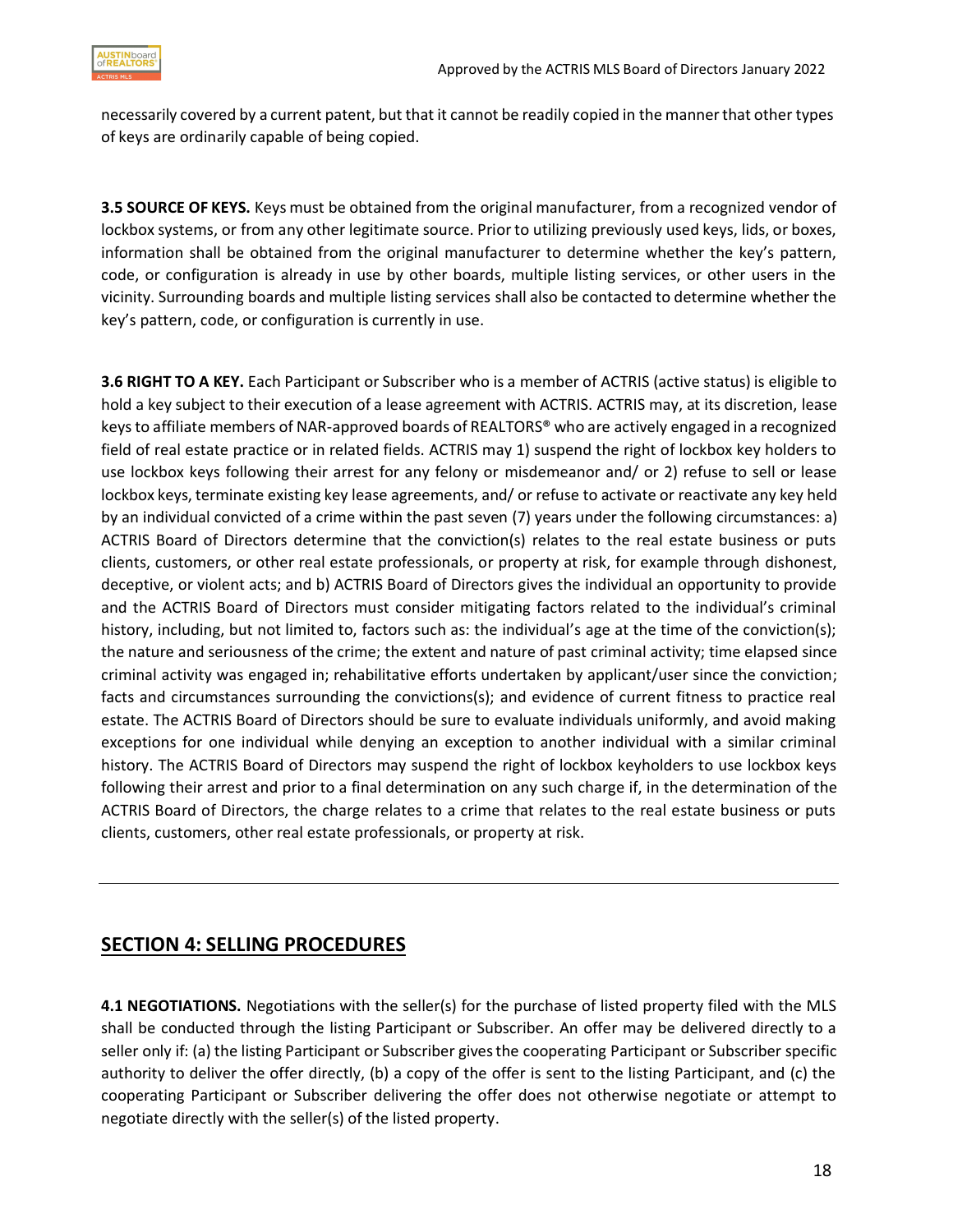

**4.2 PRESENTATION OF THE OFFER.** The listing Participant must present the offer as soon as possible, or give the cooperating Participant a satisfactory reason for not doing so. The listing Participant or Subscriber shall submit to the seller all written offers until closing unless precluded by law, government rule, regulation, or agreed otherwise in writing between the seller and the listing Participant. Unless the subsequent offer is contingent upon the termination of an existing contract, the listing Participant shall recommend that the seller obtain the advice of legal counsel prior to acceptance of the subsequent offer. Participants representing buyers shall submit to the buyer all offers and counter-offers until acceptance, and shall recommend that buyers obtain legal advice where there is a question about whether a preexisting contract has been terminated.

**4.3 RIGHT TOBE PRESENT AT PRESENTATIONOF OFFER**. The cooperating Participant (including Subscriber) or his representative has the right to participate in the presentation to the seller or lessor of any offer he secures to purchase or lease. He does not have the right to be present at any discussion or evaluation of that offer by the seller or lessor and the listing Participant. However, if the seller or lessor gives written instructions to the listing Participant that the cooperating Participant not be present when an offer the cooperating Participant secured is presented, the cooperating Participant has the right to a copy of the seller's written instructions. None of the foregoing diminishes the listing Participant's right to control the establishment of appointments for such presentation.

*Where the cooperating Participant is not present during the presentation of the offer, the cooperating Participant can request in writing, and the listing Participant must provide, written affirmation stating that the offer has been submitted to the seller, or written notification that the seller has waived the obligation to have the offer presented.*

**4.4 RIGHT TO BE PRESENT AT PRESENTATION OF COUNTER-OFFER.** The listing Participant (including Subscriber) or his representative has the right to participate in the presentation of any counter-offer made by the seller orlessor. He does not have the right to be present at any discussion or evaluation of a counteroffer by the purchaser or lessee (except when the cooperating broker is a subagent). However, if the purchaser gives written instructions to the cooperating broker that the listing broker not be present when a counter-offer is presented, the listing broker has the right to a copy of the purchaser's written instructions.

**4.5 DISCLOSURE BY PARTICIPANT OR SUBSCRIBER OF INTEREST**. If a Participant or a Subscriber affiliated with the Participant has any ownership interest in a property, the listing of which is to be disseminated through the MLS, that person shall disclose that interest when the listing is filed with the MLS and such information shall be disseminated to all MLS Participants. If a Participant or Subscriber affiliated with the Participant wishes to acquire an interest in property listed with another Participant, such contemplated interest shall be disclosed, in writing, to the listing Participant or Subscriber no later than the time an offer to purchase is submitted to the listing Participant or Subscriber.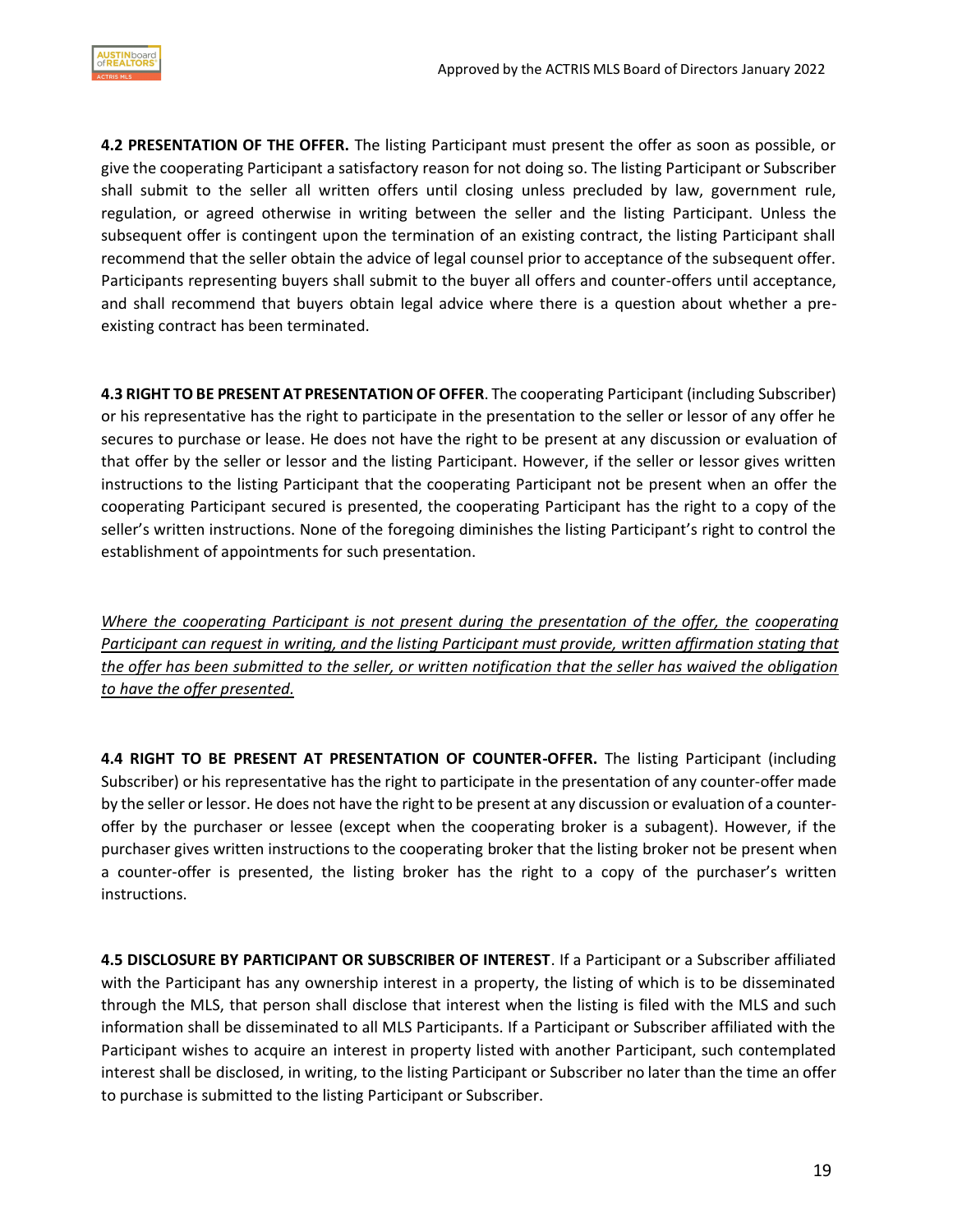**4.6 DISCLOSING THE EXISTENCE OF OFFERS**. Disclosure of the existence of offers of a specified property is covered under Standard of Practice 1-15 of the Code of Ethics and Standards of Practice of the National Association of REALTORS®, as may be amended from time to time.

**4.7 FOR SALE SIGNS.** Only the "FOR SALE" sign of the listing Participant may be placed on a property.

**4.8 SOLD SIGNS.** Prior to closing, unless the listing Participant authorizes the cooperating Participant (selling Participant) to post such a sign, only the "SOLD" sign of the listing Participant may be placed on a property.

**4.9 SERVICES ADVERTISED AS "FREE".** MLS Participants and Subscribers must not represent that their brokerage services to a client or customer are free or available at no cost to their clients, unless the Participant or Subscriber will receive no financial compensation from any source for those services.

## <span id="page-19-0"></span>**SECTION 5: COOPERATIVE COMPENSATION**

**5.1 SPECIFY OFFER OF COOPERATIVE COMPENSATION.** The listing Participant or Subscriber shall specify, on each listing filed with the MLS, the compensation offered to other Participants for their services in the sale of such listing. Such offers of compensation are unconditional except that entitlement to compensation is determined by the cooperating Participant's performance as the procuring cause of sale. The listing Participant's obligation to compensate any cooperating Participant as the procuring cause of sale may be excused if it is determined through arbitration that, through no fault of the listing Participant and in the exercise of good faith and reasonable care, it was impossible or financially unfeasible for the listing Participant to collect a commission pursuant to the listing agreement. In such instances, entitlement to cooperative compensation offered through the MLS would be a question to be determined by an arbitration hearing panel based on all relevant facts and circumstances including, but not limited to, why it was impossible or financially unfeasible for the listing Participant to collect some or all of the commission established in the listing agreement; at what point in the transaction the listing Participant knew (or should have known) that some or all of the commission established in the listing agreement might not be paid; and how promptly the listing Participant communicated to cooperating Participants that the commission established in the listing agreement might not be paid. In filing a property with the MLS, the Participant is making blanket unilateral offers of compensation to the other Participants, and shall therefore specify on each listing filed with the MLS the compensation being offered to the other Participants. Specifying the compensation on each listing is necessary, because the cooperating Participant has the right to know what his or her compensation shall be prior to his or her endeavor to sell.

**5.2 FORM OF OFFER OF COOPERATIVE COMPENSATION.** The compensation specified on listings filed with the MLS shall appear in one of two forms. The essential and appropriate requirement by ACTRIS is that the published information shall clearly inform the Participants as to the compensation they will receive in cooperative transactions, unless advised otherwise by the listing Participant or Subscriber, in writing, in advance of submitting an offer to purchase. The compensation specified on listings published by the MLS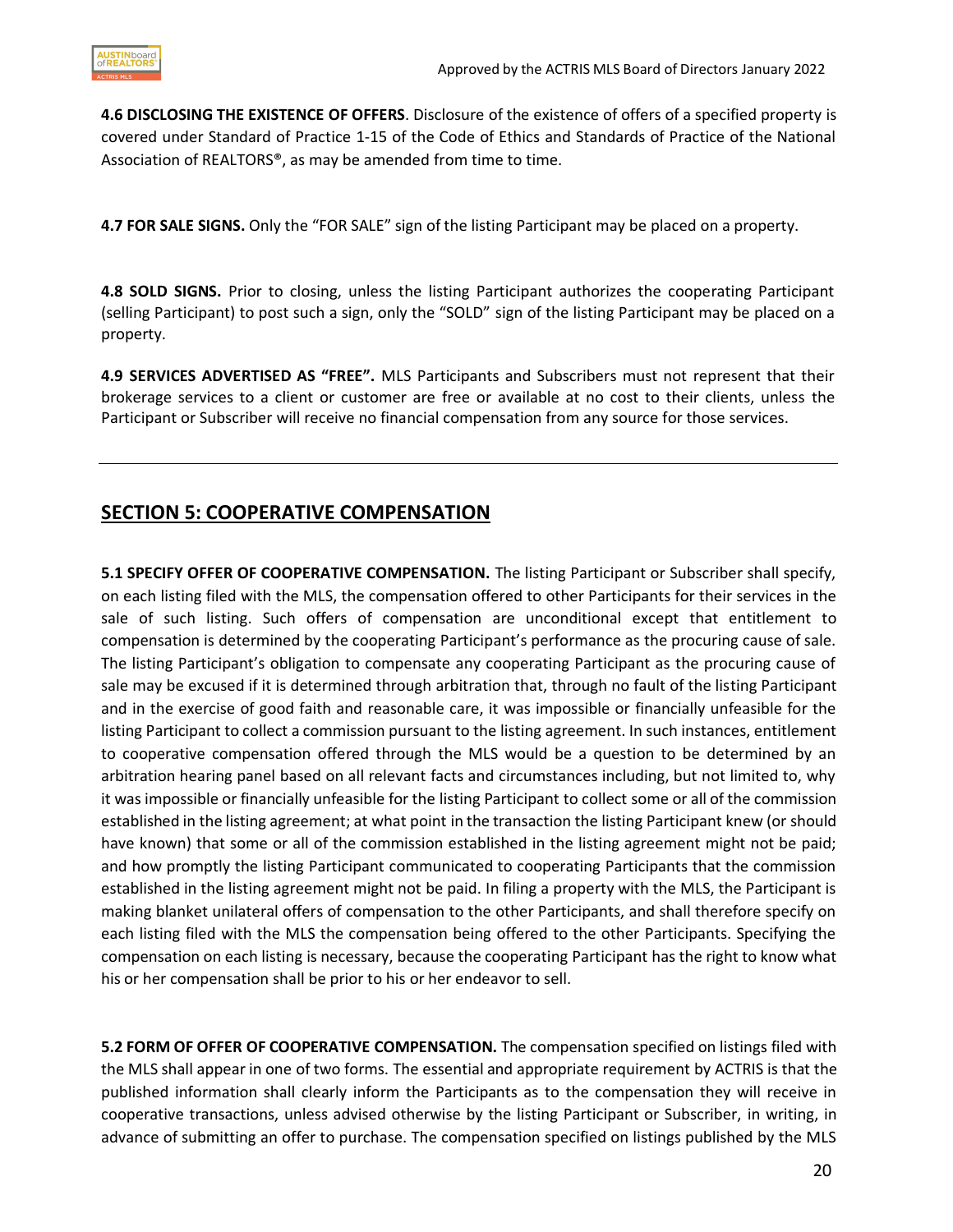shall be shown in one of the following forms: (a) by showing a percentage of the gross selling price, or (b) by showing a definite dollar amount. The listing Participant retains the right to determine the amount of compensation offered to other Participants (acting as subagents, buyer agents, or in other agency or nonagency capacities defined by law) which may be the same or different.

**5.3 CONDITIONAL OFFER OF COOPERATIVE COMPENSATION.** Listing Participant or Subscriber may communicate to potential cooperating Participants or Subscribers that gross commissions established in listing contracts are subject to court approval or current lien holders; and that compensation payable to cooperating Participant or Subscriber may be reduced if the gross commission established in the listing contract is reduced by a court or by current lien holders. In such instances, the fact that the gross commission is subject to court or current lien holders' approval, and either the potential reduction in compensation payable to cooperating Participant or the method by which the potential reduction in compensation will be calculated, must be clearly communicated to potential cooperating Participant prior to the time they submit an offer that ultimately results in a successful transaction.

**5.4 OTHER COMPENSATION**. The listing Participant is not precluded from offering any other Participant or Subscriber compensation other than the compensation indicated on any listing published by the MLS, provided the listing Participant informs the other Participant or Subscriber, in writing, in advance of submitting an offer to purchase, and provided that the modification in the specified compensation is not the result of any agreement among all or any other Participants in the MLS. Any superseding offer of compensation must be expressed as either a percentage of the gross sales price or as a flat dollar amount.

**5.5 DUAL OR VARIABLE RATE COMMISSION ARRANGEMENT.** The existence of a dual or variable rate commission arrangement shall be disclosed by the listing Participant or Subscriber by a key, code, or symbol as required by ACTRIS. The listing Participant or Subscriber shall, in response to inquiries from potential cooperating Participant or Subscriber, disclose the differential that would result in either a cooperative transaction or, alternatively, in a sale that results through the efforts of the seller. Some examples of variable rate commission arrangements include 1) where the seller agrees to pay a specified commission if the property is sold by the listing Participant or Subscriber without assistance and a different commission if the sale results through the efforts of a cooperating Participant or Subscriber; or 2) where the seller agrees to pay a specified commission if the property is sold by the listing Participant or Subscriber either with or without the assistance of a cooperating Participant or Subscriber and a different commission if the sale results through the efforts of a seller).

If the cooperating Participant or Subscriber is a buyer representative, the buyer representative must disclose such information to his or her client before the client makes an offer to purchase.

**5.6 ADJUSTING COOPERATIVE COMPENSATION.** The listing Participant or Subscriber may, from time to time, adjust the compensation offered to other Participants for their services with respect to any listing by advance published notice in the MLS so that all Participants will be advised. A listing Participant and a cooperating Participant may, as a matter of mutual agreement, modify the cooperative compensation to be paid in the event of a successful transaction.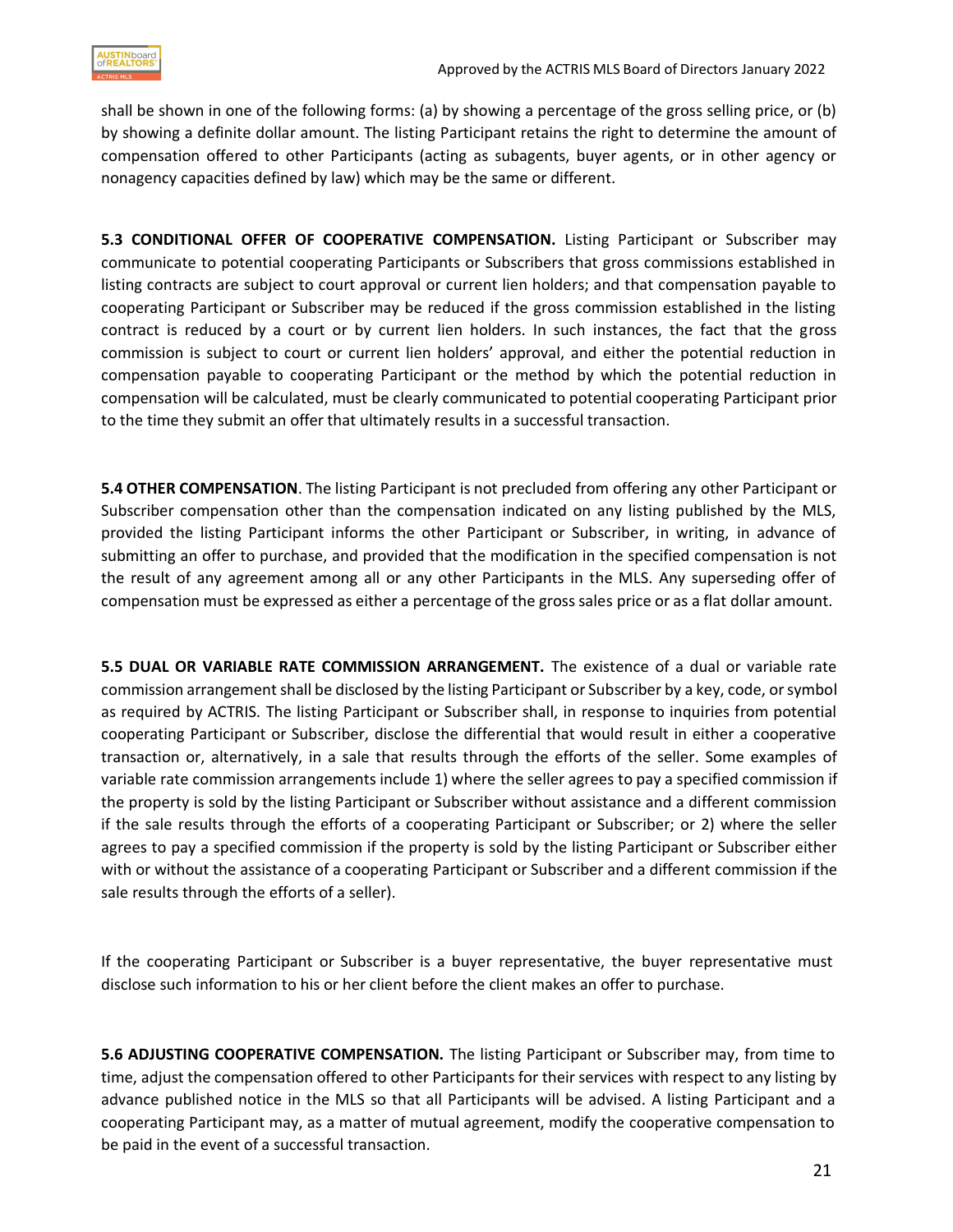

**5.7 COMPLIANCE WITH OFFER OF COOPERATIVE COMPENSATION.** In cooperative transactions, Participants will receive the compensation specified on the property data form or entered into the MLS Database and published by ACTRIS unless advised differently by the listing Participant in advance of submitting an offer to purchase and in writing. ACTRIS cannot specify the method of delivery or the level of postal service to be used. The Participant must make that determination.

**5.8 DISPLAY OF LISTING BROKER'S OFFER OF COOPERATIVE COMPENSATION**. Participants and subscribers who share the listing broker's offer of compensation for an active listing must display the following disclaimer or something similar.

> *The listing broker's offer of compensation is made only to participants of the MLS where the listing is filed.*

**5.9 NON-FILTERING OF LISTINGS**. Participants and subscribers must not filter out or restrict MLS listings that are searchable by and displayed to consumers based on the level of compensation offered to the cooperating broker or the name of a brokerage or agent.

## <span id="page-21-0"></span>**SECTION 6: COMPLIANCE WITH RULES**

**6.1 COMPLIANCE WITH RULES – AUTHORITY TO IMPOSE DISCIPLINE:** By becoming and remaining a Participant or Subscriber, each Participant and Subscriber agrees to be subject to these Rules and the ACTRIS Participant Agreement or ACTRIS Subscriber Agreement. ACTRIS interprets these Rules in accordance with the National Association of REALTORS® Handbook on Multiple Listing Policy and the Code of Ethics. ACTRIS may, through the administrative and hearing procedures established in this Section 6, impose discipline for violations of the Rules and the ACTRIS Participant Agreement or ACTRIS Subscriber Agreement. Discipline that may be imposed may only consist of one or more of the following:

- 1. Letter of warning
- 2. Letter of reprimand
- 3. Attendance at MLS orientation or other appropriate courses or seminars which the Member Participant or Subscriber can reasonably attend while taking into consideration cost, location, and duration
- 4. Appropriate, reasonable fines not to exceed \$15,000
- 5. Suspension of MLS rights, privileges and services for not less than thirty (30) days nor more than one (1) year
- 6. Termination of MLS rights, privileges and services with no right to reapply for a specified period not to exceed three (3) years

**Note 1:** A participant (or user/subscriber, where appropriate) can be placed on probation. Probation is not a form of discipline. When a participant (or user/subscriber, where appropriate) is placed on probation the discipline is held in abeyance for a stipulated period of time not longer than one (1) year. Any subsequent finding of a violation of the MLS rules during the probationary period may, at the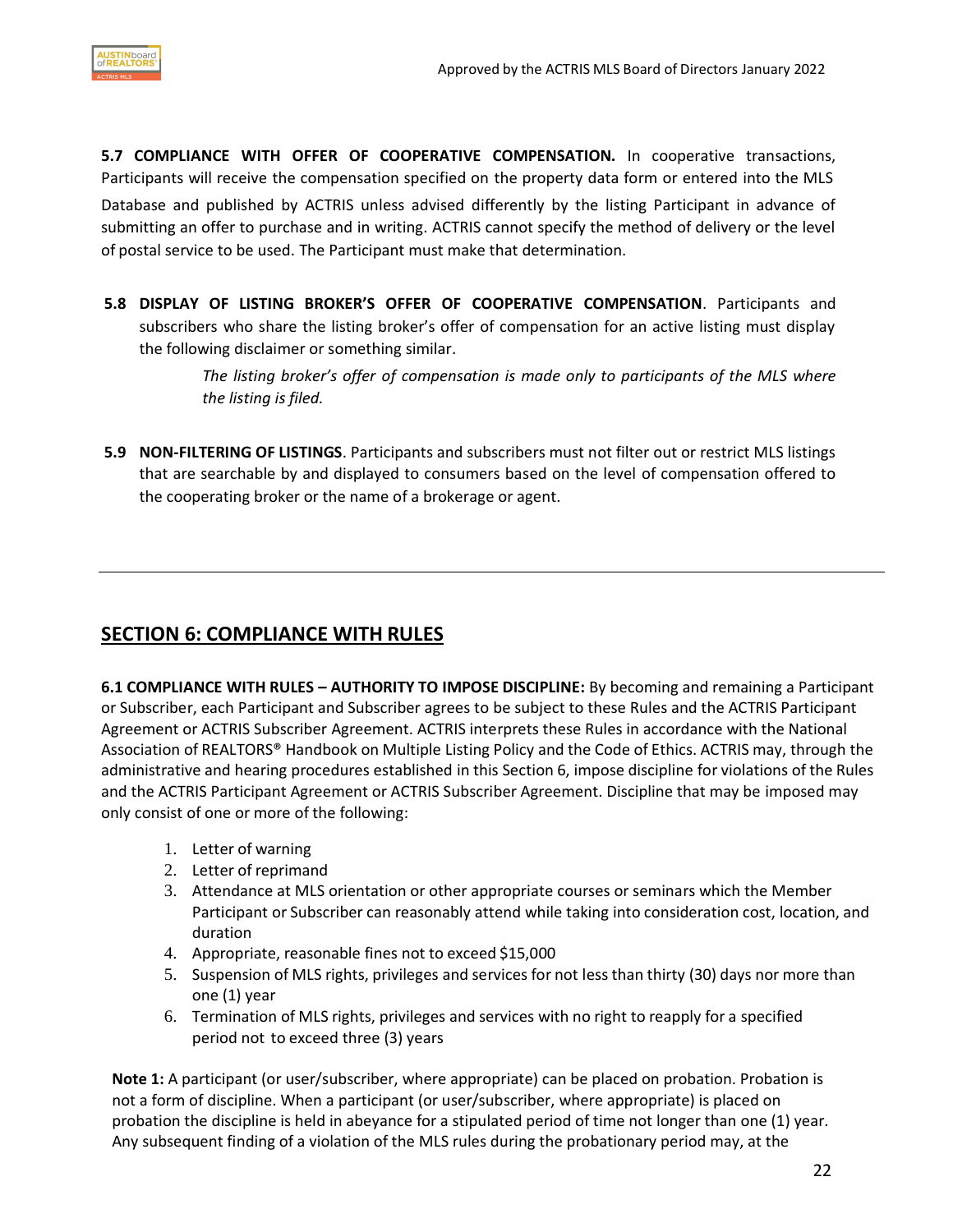

discretion of the Board of Directors, result in the imposition of the suspended discipline. Absent any subsequent findings of a violation during the probationary period, both the probationary status and the suspended discipline are considered fulfilled, and the individual's record will reflect the fulfillment. The fact that one or more forms of discipline are held in abeyance during the probationary period does not bar imposition or other forms of discipline which will not be held in abeyance.

**Note 2:** MLS participants and subscribers can receive no more than three (3) administrative sanctions in a calendar year before they are required to attend a hearing for their actions and potential violations of MLS rules, except that the MLS may allow more administrative sanctions for violations of listing information provided by participants and subscribers before requiring a hearing. The MLS must send a copy of all administrative sanctions against a subscriber to the subscriber's participant and the participant is required to attend the hearing of a subscriber who has received more than three (3) administrative sanctions within a calendar year.

**6.2 CONSIDERATION OF ALLEGED VIOLATIONS AND WRITTEN COMPLAINTS**: ACTRIS considers all complaints alleging a violation of the Rules and Regulations by Participants and Subscribers, including but not limited to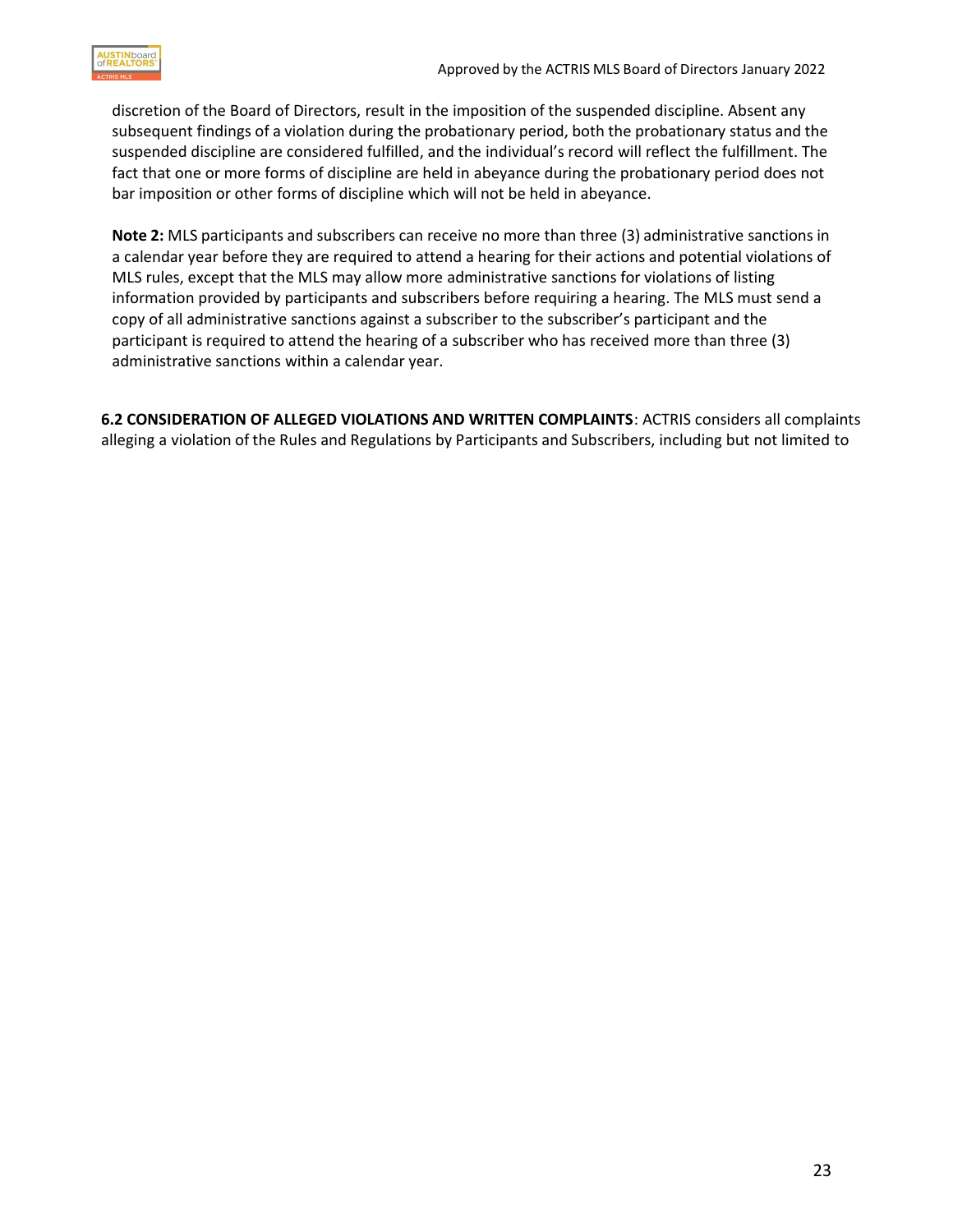

written complaints, complaints initiated by MLS staff or staff of Realtor® Associations, complaints initiated by Participants and Subscriber, or potential violations identified via tools used by MLS (e.g., compliance software). ACTRIS reserves the right to request complaints be submitted in writing. The complainant may send via mail or email complaints to ACTRIS. Participants may be held responsible for all actions of affiliated Subscribers. When requested by a complainant, the ACTRIS will process a compliant without revealing the complainant's identity. If a complaint is subsequently forwarded to a hearing, and the original complainant does not consent to participating in the process, the ACTRIS will appoint a representative to serve as the complainant.

**6.3 COMPLAINTS OF UNETHICAL CONDUCT.** ACTRIS shall refer all complaints of unethical conduct by a REALTOR® to the Texas REALTORS® Professional Standards Committee for appropriate action in accordance with the professional standards procedures and the Code of Ethics.

#### <span id="page-23-0"></span>**6.4 PARTICIPANT'S COMPLAINT OF UNAUTHORIZED USE OF LISTING CONTENT.**

- 1. Any Participant who believes another Participant has engaged in the unauthorized use or display of Listing Content shall send notice of such alleged unauthorized use to ACTRIS. Such notice shall be in writing, specifically identify the allegedly unauthorized use and Listing Content, and be delivered to ACTRIS not more than sixty (60) days after the alleged misuse is first identified. No Participant may pursue action over the alleged unauthorized use and display of Listing Content in a court of law without first completing the notice and response procedures outlined in this Section 6.4 of the Rules.
- 2. Upon ACTRIS's receipt of a notice, ACTRIS will send the notice to the Participant who is accused of unauthorized use. Within ten (10) business days from receipt, the Participant must either: 1) remove the allegedly unauthorized content, or 2) provide proof to ACTRIS that the use is authorized. Any proof submitted will be considered by the MLS Compliance Committee or assigned staff, and a decision of whether it establishes authority to use the Listing Content will be made within thirty (30) days.
- 3. If ACTRIS determines that the use of the Listing Content was unauthorized, ACTRIS may issue a sanction pursuant to these Rules, including a request to remove the Listing Content, stop its use, or both, within ten (10) business days after transmittal of the decision. If the unauthorized use stems from a violation of these Rules, that too will be considered at the time of establishing an appropriate sanction.
- 4. If after ten (10) business days following transmittal of ACTRIS's determination the alleged violation remains uncured (i.e., the content is not removed or the rules violation remains uncured), then the complaining party may seek action through a court of law.

**6.5 PARTICIPANT'S REMEDIES.** A Participant may not take legal action against another Participant for alleged violation of these Rules unless the complaining Participant has first exhausted the remedies provided in these Rules.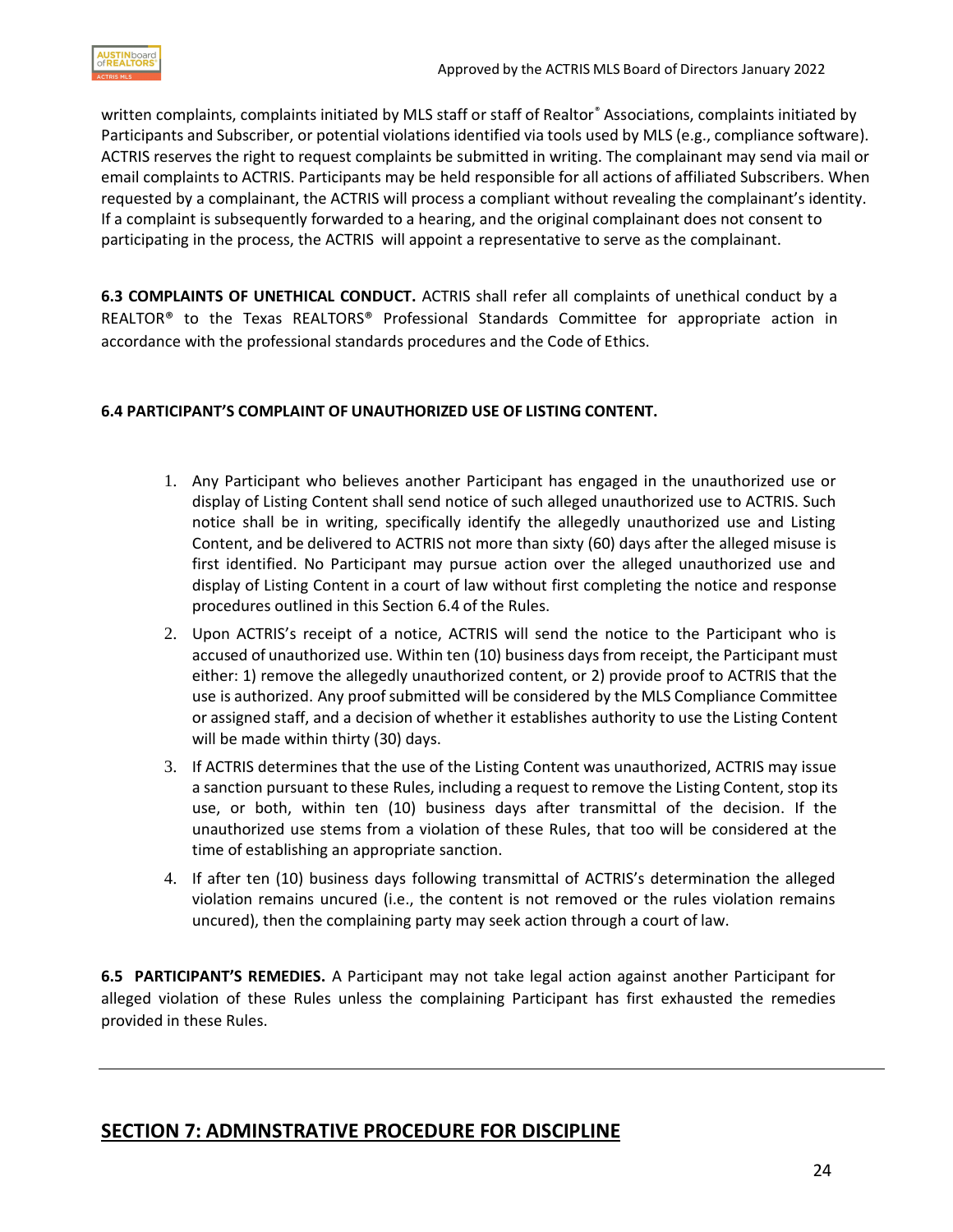**7.1 ADMINISTRATIVE PROCESSING.** If the alleged offense is a violation of the Rules and Regulations of the service and does not involve a charge of alleged unethical conduct or request for arbitration, ACTRIS will administratively consider it and make a determination, and if a violation is determined, ACTRIS will categorize the violation and impose an administrative sanction in accordance with Appendix C  $-$ Compliance Procedures. An administrative sanction includes a warning, monetary penalty, mandatory workshop, or suspension. A copy of all administrative sanctions against a Subscriber will be sent to the Subscriber's Participant.

**7.2 REQUEST FOR HEARING**. A Participant or Subscriber may contest the assessment of their violation and imposition of the corresponding administrative sanction by requesting a hearing before the MLS Compliance Committee. Requests are made by filing the ACTRIS Compliance Hearing Request form. The request for hearing must include a detailed explanation of why the Participant or Subscriber feels that the violation is erroneous, copies of any relevant documents, and be sent to the ACTRIS Compliance Administrator no later than five (5) days after the violation notification. The assessed administrative sanction will be suspended during the hearing process

**7.3 MANDATORY HEARING**. Repeated offenses or for failure to comply with any administrative sanction will result in the Participant or Subscriber to appear at a mandatory hearing before the MLS Compliance Committee as described in Appendix C – Compliance Procedures. The MLS Compliance Committee will consider the pattern of violations and may direct the imposition of sanctions in accordance with Appendix C – Compliance Procedures.

**7.4 HEARING PROCEDURES**. ACTRIS schedules and conducts all hearings via its MLS Compliance Committee and in accordance with the ACTRIS Hearing Procedures. The Subscriber's Participant or Licensed Supervisor must be present at any hearing where the Subscriber will be required appear. The MLS Compliance Committee is not bound by the rules of evidence applicable in courts of law, but shall endeavor to afford the Participant or Subscriber the opportunity to be heard. The MLS Compliance Committee will make a determination of the violation and may issue administrative sanction consistent with these Rules.

**7.5 APPEAL TO ACTRIS BOARD OF DIRECTORS**. A Participant or Subscriber may appeal any determination of the MLS Compliance Committee to the ACTRIS Board of Directors. All appeals must be filed in writing by filling out the ACTRIS Appeal Request form and must be made within ten (10) days of the determination of date of the Compliance Hearing. The request for appeal must include a detailed explanation on why the Participant or Subscriber disagrees with the MLS Compliance Committee's determination. ACTRIS will forward the material from the Compliance Hearing to the Board. The associated compliance mechanism will be suspended during the appeal process. The ACTRIS Board of Directors will consider the matter and make a final determination; Participant/Subscriber may only attend the Board meeting at the request of the ACTRIS Board of Directors. Upon a decision being rendered by the ACRTIS Board of Directors any penalty or compliance mechanism upheld must be completed within the allowed time frame and an additional administrative fee may be applied.

**7.6 MLS COMPLIANCE COMMITTEE**. The ACTRIS Board of Directors will appoint an MLS Compliance Committee to hear or review all written complaints not prescribed by ACTRIS's Appendix C – Compliance Procedures, any dispute of prescribed penalties, and mandatory hearings for Participants and their licensees having to do with an infraction of MLS Rules and Regulations.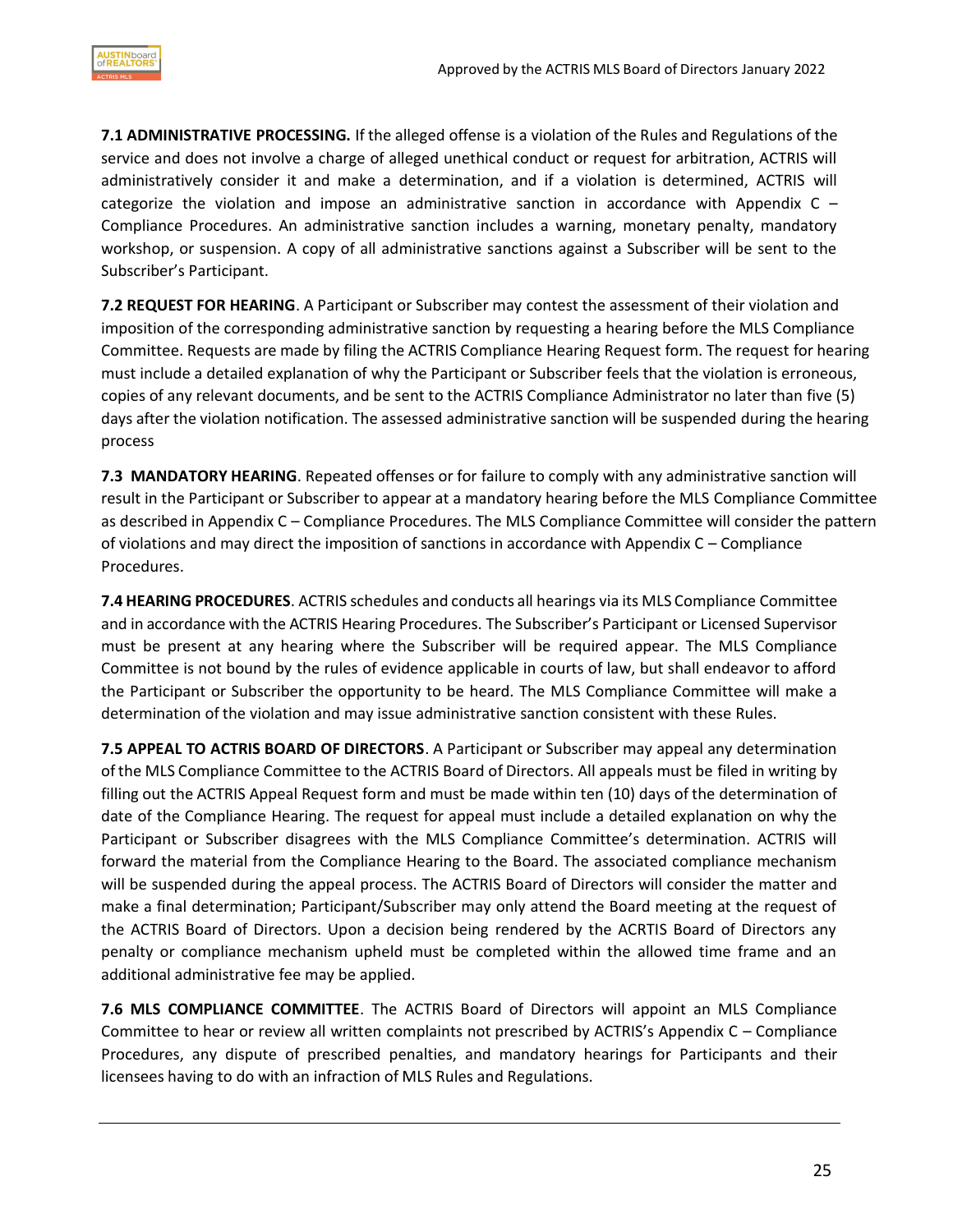

#### <span id="page-25-0"></span>**SECTION 8: CONFIDENTIALITY OF MLS INFORMATION AND INTELLECTUAL PROPERTY**

**8.1 DISCLOSURE OF LISTINGS ONLY TO PARTICIPANTS AND SUBSCRIBERS.** Except solely as provided otherwise herein, Participants and Subscribers shall not make any listing filed with the MLS available to anyone other than Participants, Subscribers, or Appraisers without the prior consent of the listing Participant. Any information provided by ACTRIS to the Participants shall be considered official information of ACTRIS. Such information shall be considered confidential and exclusively for the use of Participants, Subscribers, and Appraisers for the purposes for which the MLS exists. ACTRIS may provide listing information, including sold data, to third-party entities for academic research, statistical analysis, or for providing services to Participants and Subscribers as consistent with MLS purposes.

**8.2 LIMITED PERMITTED USE OF LISTING CONTENT.** Except solely as specified in a separate written agreement between ACTRIS and Participant or ACTRIS and Subscriber, Listing Content shall not be utilized by Participants or Subscribers for any purpose (a) other than as provided for in these Rules and (b) other than as authorized under a Participant's, Subscriber's or Appraiser's, as applicable, licensure(s) or certification. All other uses are prohibited. Participants and Subscribers agree that they will not, in any form, disclose, sell, assign, lease, commercially exploit, or otherwise provide to third parties or cause to be disclosed, sold, assigned, leased, commercially exploited, directly or indirectly, the Listing Content or any compilation. Any Participant or Subscriber shall promptly notify ACTRIS if he or she believes that any use by a Participant or Subscriber is inconsistent with the foregoing. In addition, without limiting the generality of the foregoing, other than as expressly provided pursuant to Appendix A and B, a listing shall not be advertised by any Participant or Subscriber, other than the listing Participant or Subscriber, without the prior written consent of the listing Participant or Subscriber. If such consent is obtained, advertising of individual property listing information by a Participant who did not participate in the transaction, as either the listing Participant or cooperating Participant, must include the name of the listing firm. Participants and Subscribers may not copy Listing Content submitted by another broker or agent without the written permission of the owner of the Listing Content.

**8.3 PERMITTED USE OF SOLD DATA.** A Participant or Subscriber may utilize current listing information, "sold" information, "comparables," or statistical information to support an estimate of value on a particular property for a particular client. However, with respect to "sold" information, only such information that ACTRIS has deemed to be nonconfidential and necessary to support the estimate of value may be reproduced and attached to the report as supporting documentation. In addition, the listing or selling Participant of a property may use the "sold" information for that property in advertising Participant's services. Any other use of "sold" information, including, without limitation, importation of such information into a separate database or compilation, is unauthorized and prohibited by these Rules. Moreover, Participants and Subscribers are advised that Texas is considered a non-disclosure state (*i.e.,* there are no state laws requiring the disclosure of "sold" information), and as such, buyers and sellers in Texas may have an expectation of confidentiality of such information. Note: For all listings submitted to ACTRIS, the listing agreement must include a provision expressly granting the listing Participant authority to advertise and to provide sales information, including selling price, to ACTRIS upon sale of the property.

**8.4 PERMITTED DISCLOSURE.** Participant or Subscriber may, in the ordinary course ofsuch Participant or Subscriber's business, provide prospective purchasers or sellers with individual property records (or portions of individual property records) relating to properties which the prospective purchaser or seller has a bona fide interest in purchasing or selling, or in which the Participant or Subscriber is seeking to promote interest, consistent with these Rules and Regulations. Accordingly, Participants and Subscribers may display and/or reproduce from the MLS Database, and distribute to prospective purchasers or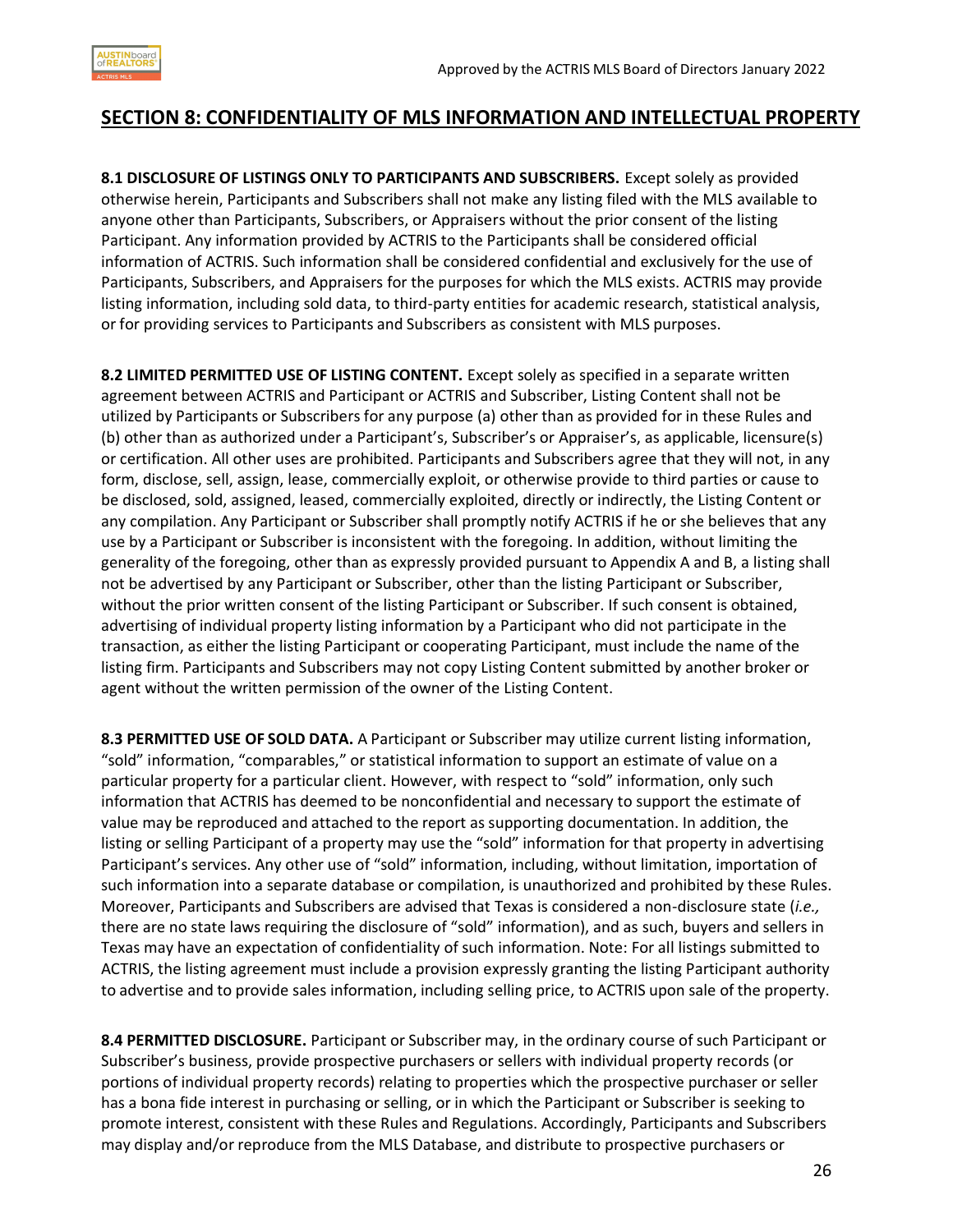

prospective sellers, a reasonable number of individual property records (or portions of individual property records) contained in the MLS Database which relate to any properties in which prospective purchasers or sellers are or may, in the judgment of the Participant or their affiliated licensees, be interested. The term "reasonable," as used herein, shall be construed to permit only limited reproduction of individual property records (or portions of individual property records) intended to facilitate the prospective purchaser's decision- making process in the consideration of a purchase. Factors which shall be considered in deciding whether the reproductions made are consistent with this intent, and thus "reasonable" in number, shall include, but are not limited to, the total number of listings in the MLS Database, how closely the types of properties contained in such listings conform with the prospective Purchaser's expressed desires and ability to purchase, whether the reproductions were made on a selective basis, and whether the types of properties contained in the Listing Content are consistent with a normal itinerary of properties which would be shown to the prospective purchaser.

In addition, notwithstanding the foregoing a Participant or Subscriber may make statistical information derived from the contents of the MLS Database available to clients and prospective clients in connection with the marketing of the Participant's brokerage services. Any print or non-print forms of advertising or other forms of public representations based in whole or in part on information supplied by the Board or ACTRIS must clearly demonstrate the period of time over which such claims are based and must include the following, or substantially similar, notice:

"Based on information from the Austin Board of REALTORS® (alternatively, from ACTRIS) for the period (date) through (date). All information provided is deemed reliable but is not guaranteed and should be independently verified. The Austin Board of REALTORS®, ACTRIS and their affiliates provide the MLS and all content therein "AS IS" and without any warranty, express or implied."

None of the foregoing shall be construed to prevent any individual legitimately in possession of current listing information, sold information, comparables, or statistical information from utilizing such information to support valuations on a particular property for clients and customers. Any MLS content in data feeds available to Participants for real estate brokerage purposes must also be available to Participants for valuation purposes, including automated valuations. ACTRIS will either permit use of existing data feeds, or create a separate data feed, to satisfy this requirement. ACTRIS may require execution of a third-party license agreement, where deemed appropriate by ACTRIS. ACTRIS may require Participants who will use such data feeds to pay the reasonably estimated costs incurred by ACTRIS in adding or enhancing its downloading capacity for this purpose. Information deemed confidential may not be used as supporting documentation. Any other use of such information is unauthorized and prohibited by these rules and regulations.

**8.5 OBLIGATION TO CONTROL.** Participants shall, at all times, maintain control over and responsibility for each copy of any MLS content leased to them by the association of REALTORS®, and shall not distribute any such copies to persons other than Subscribers who are affiliated with such Participant as licensees, those individuals who are licensed or certified by an appropriate state regulatory agency to engage in the appraisal of real property, and any other Subscribers as authorized pursuant to the governing documents of the MLS. Use of information developed by or published by ACTRIS is strictly limited to the activities authorized under a Participant's licensure(s) or certification, and unauthorized uses are prohibited. Further, none of the foregoing is intended to convey participation or membership or any right of access to information developed or published by ACTRIS where access to such information is prohibited by law. ACTRIS Participants are prohibited from sharing, providing or delivering the MLS Database (or access thereto) to, or facilitating access to the MLS Database, to any third party, except in cases where a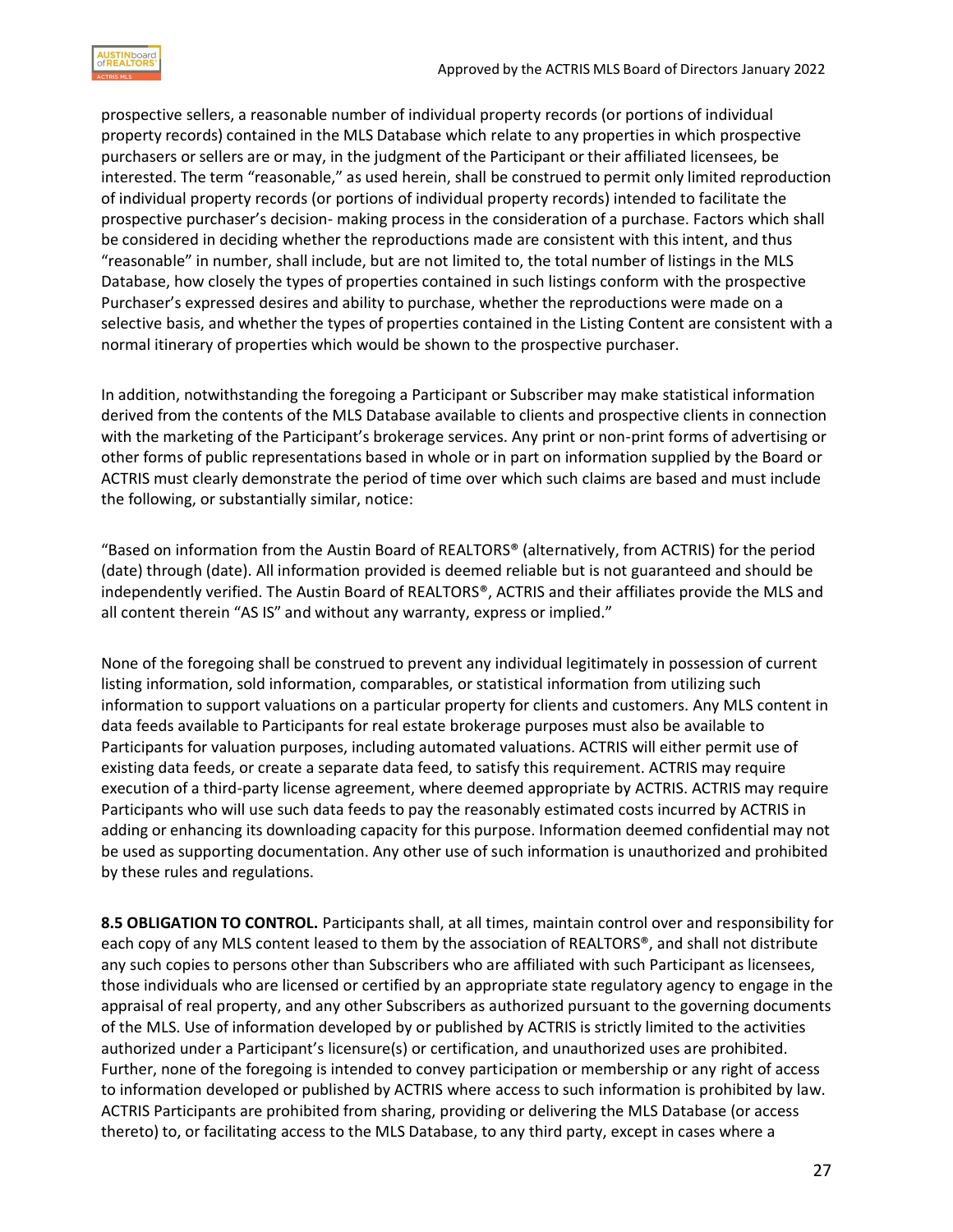REALTOR® Participant and each Subscriber, employee, and contractor who will have access to the MLS Database has entered into a license with ACTRIS to permit such activities (or as expressly provided herein). The REALTOR® Participant and the third party shall both sign the agreement and provide an executed original of that agreement to ACTRIS before ACTRIS issues authorization privileges to the third party.

**8.6 PROHIBITION ON COMMERCIALIZATION.** No part of the MLS may be reproduced, stored in a retrieval system, or transmitted, in any form or by any means, electronic, mechanical, photocopying, recording or otherwise, used as part of or in connection with a mailing list, or otherwise utilized, in any form or manner or by any means, except for the Participant's individual, personal, and confidential reference without the express written permission of the ACTRIS, except as provided in these Rules. No person, whether or not they be a Participant, Subscriber, or Appraiser, shall be entitled to recommercialize, or to impose any charge upon or receive anything of value for the utilization, transmission, retransmission, or repackaging in any format, of any information obtained directly or indirectly from the MLS. None of the foregoing shall be construed to prevent any individual legitimately in possession of current listing information, "sold" information, "comparables" or statistical information from utilizing such information to support an estimate of value on a particular property for a particular client.

**8.7 NO SOLICITING LISTINGS INCLUDED IN MLS.** Solicitation of listings included in the MLS is covered by Article 16 of the Code of Ethics and Standards of Practice of the National Association of REALTORS®.

**8.8 LIMITED PERMITTED USE FOR APPRAISERS.** Notwithstanding anything herein to the contrary, a Participant or a Subscriber that is an Appraiser and that accesses the MLS in his or her role as an Appraiser may only access the MLS for purposes of appraising real property in accordance with the rules and regulations promulgated by the Texas Appraiser Licensing and Certification Board and the ACTRIS Participant and ACTRIS Subscriber Agreement.

**8.9 ACCESS BY AUTHORIZED ASSISTANTS.** REALTOR® Participants may designate one (1) or more Authorized Assistant(s). After acceptance of such Authorized Assistants by ACTRIS, the Authorized Assistant(s) may access the MLS solely in connection with the provision of Services to the REALTOR® Participant in a manner in which the REALTOR® Participant would be permitted to access and use the MLS. The authorizing-REALTOR® Participant shall be responsible for all acts or omissions of the Authorized Assistant(s) as if such acts or omissions were done by the REALTOR® Participant. ACTRIS reserves the right to impose a fee on the access provided to Authorized Assistants.

**8.10 LICENSE AND WARRANTY TO ACTRIS.** ACTRIS MLS requires the listing broker to obtain the necessary rights to use and reproduce the Listing Content from the copyright holder for use by the MLS and all other authorized entities anywhere the Listing Content is intended to appear. As between a Participant and that Participant's Subscribers and Authorized Assistants on the one hand and ACTRIS and ABOR on the other hand, the Participant Agreement between the Participant and ACTRIS governs the allocation of intellectual property rights in Listing Content relating to that Participant's listings, and the rights Participant grants here are cumulative with those it grants in the Participant Agreement. At a minimum, a Participant and its affiliated Subscribers and Authorized Assistants grant to ACTRIS (and, subject to terms of separate agreements with ACTRIS, its service providers and licensees) an irrevocable, worldwide, paid-up, royalty-free, right and license to include the Listing Content in the MLS Database and any statistical report or comparables, to use, copy and create derivative works of it, and to authorize its use, copying and creation of derivative works for any purpose consistent with the facilitation of the sale,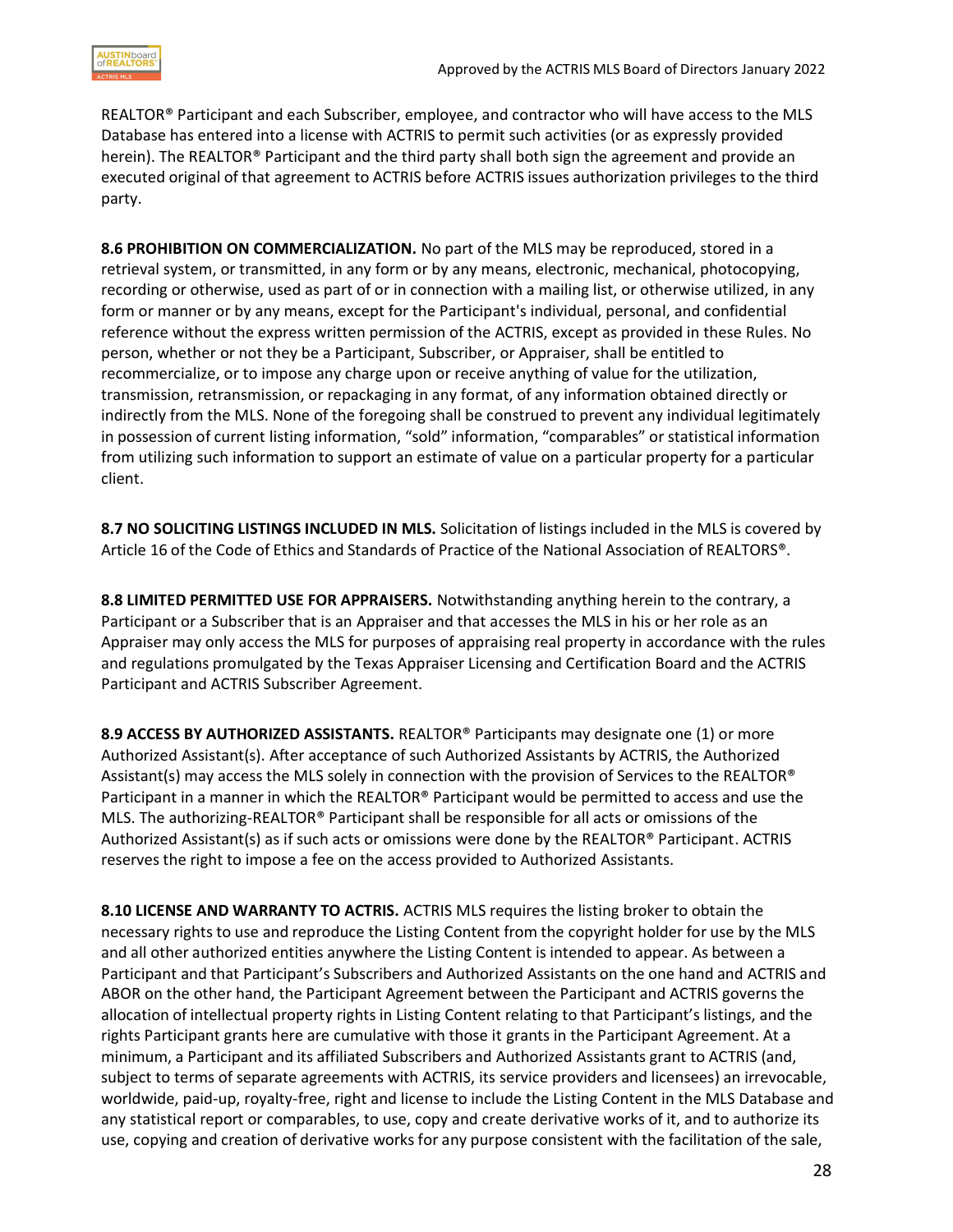

lease and valuation of real property. The license includes the right for ACTRIS to remove or modify copyright management information and to affix a visible ACTRIS watermark to all photos submitted to ACTRIS. ACTRIS may make other uses of Listing Content provided to ACTRIS as ACTRIS shall determine; provided that with respect to such other uses, the listing Participant has not opted-out of such other use after notice of the same. Subject to the terms of the ACTRIS Participant and Subscriber Agreements, by the act of submitting any Listing Content to ACTRIS or into the MLS Database, each Participant and Subscriber represents and warrants that he or she owns all right, title and interest in the Listing Content, or has obtained necessary consents to comply with these Rules and the Participant and Subscriber Agreements from any third party to any materials included in such Listing Content, including the right to make the assignments or grant the licenses in these Rules and in the Participant and Subscriber Agreements. Each Participant who submits Listing Content to ACTRIS or the MLS Database agrees to defend and hold ACTRIS and every other Participant harmless from and against any liability or claim arising from any inaccuracy of the submitted listing content or any inadequacy of ownership, license, or title to the submitted Listing Content, or any legal proceeding relating to the reproduction of the Listing Content by ACTRIS MLS or other authorized entities.

**8.11 OWNERSHIP OF MLS DATABASE.** ACTRIS owns all right, title, and interest in the compilation of the MLS Database, including all copyrights and other intellectual property rights in it. In virtue of the Participant and Subscriber Agreements, ACTRIS may have other exclusive and nonexclusive rights, and these Rules do not limit the rights licensed or assigned to ACTRIS in the Participant and Subscriber Agreements.

**8.12 LICENSE FROM ACTRIS.** ACTRIS grants to Participants and Subscribers those rights set out in the Participant and Subscriber Agreements.

**8.13 DISCLAIMER AND INDEMNITY.** ACTRIS does not verify the information provided in the MLS and disclaims any responsibility for its accuracy and availability. The MLS is made available AS IS and WHEN AVAILABLE. Each Participant and Subscriber agrees to defend and hold ACTRIS harmless from and against any liability arising from any inaccuracy or inadequacy of the information such Participant or Subscriber provides and or any claim based on such Participant or Subscriber's use of the MLS. Each Participant should verify the accuracy of its information as disseminated through the MLS to all other Participants and immediately notify ACTRIS of any corrections.

**8.14 PARTICIPANT'S OWN COMPILATIONS.** Nothing contained herein shall be construed to preclude any Participant from utilizing, displaying, distributing, or reproducing property listing sheets or other compilations of content pertaining exclusively to properties currently listed for sale with the Participant.

**8.15 BROKERAGE BACK OFFICE FEED**. Participants are entitled to use the BBO Data for BBO Use subject to the provisions of this policy:

- 1. "BBO Data" means all real property listing and roster information in the MLS database, including all listings of all participants, but excludes (i) MLS only fields (those fields only visible to MLS staff and the listing participant), and (ii) fields and content to which MLS does not have a sufficient license for BBO use.
- 2. "BBO Use" means use of BBO Data by participant and subscribers affiliated with the participant for the following purposes: (1) Brokerage management systems that only expose BBO Data to participant and subscribers affiliated with participant; (2) Customer relationship management (CRM) and transaction management tools that only expose the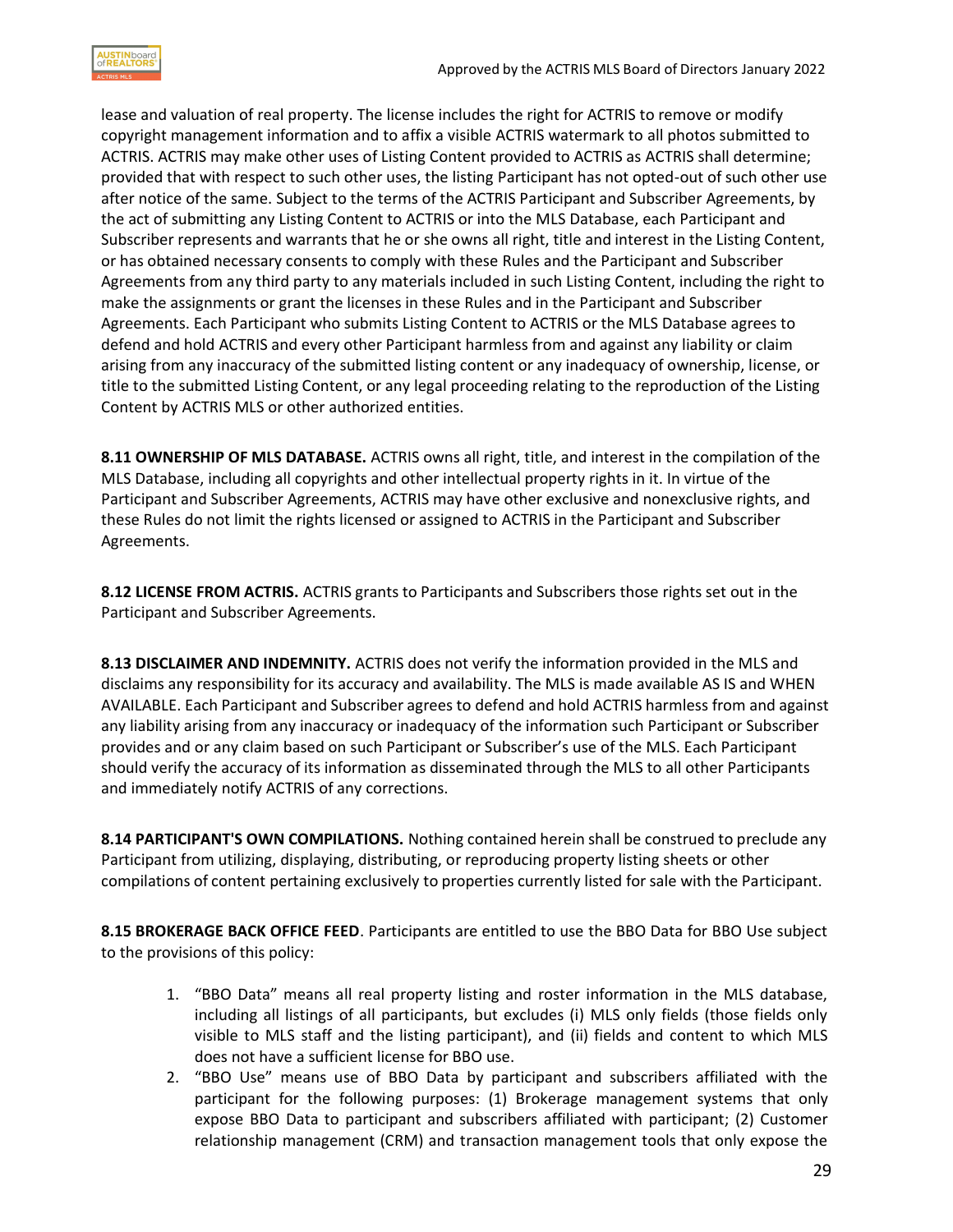

BBO Data to participant, subscribers affiliated with participant, and their bona fide clients as established under state law; (3) Agent and brokerage productivity and ranking tools and reports that only exposes BBO Data to participant and subscribers affiliated with participant; (4) Marketplace statistical analysis and reports in conformance with Section 8.4.

- 3. BBO Use may only be made by participant and subscriber affiliated with participant, except that at the request of a participant, MLS must provide BBO Data to that participant's designee. The designee may use the BBO Data only to facilitate the BBO Use on behalf of that participant and its affiliated subscribers.
- 4. There is no option for participants to opt-out their listings from the BBO Use.

**8.16 DMCA NOTE.** The Digital Millennium Copyright Act (DMCA) is a federal copyright law that enhances the penalties for copyright infringement occurring on the Internet. The law provides exemptions or "safe harbors" from copyright infringement liability for online service providers (OSP) that satisfy certain criteria. Courts construe the definition of "online service provider" broadly, which would likely include MLSs as well as Participants and Subscribers hosting an IDX display.

One safe harbor limits the liability of an OSP that hosts a system, network or website on which Internet users may post user-generated content. If an OSP complies with the provisions of this DMCA safe harbor, it cannot be liable for copyright infringement if a user posts infringing material on its website. This protects an OSP from incurring significant sums in copyright infringement damages, as statutory damages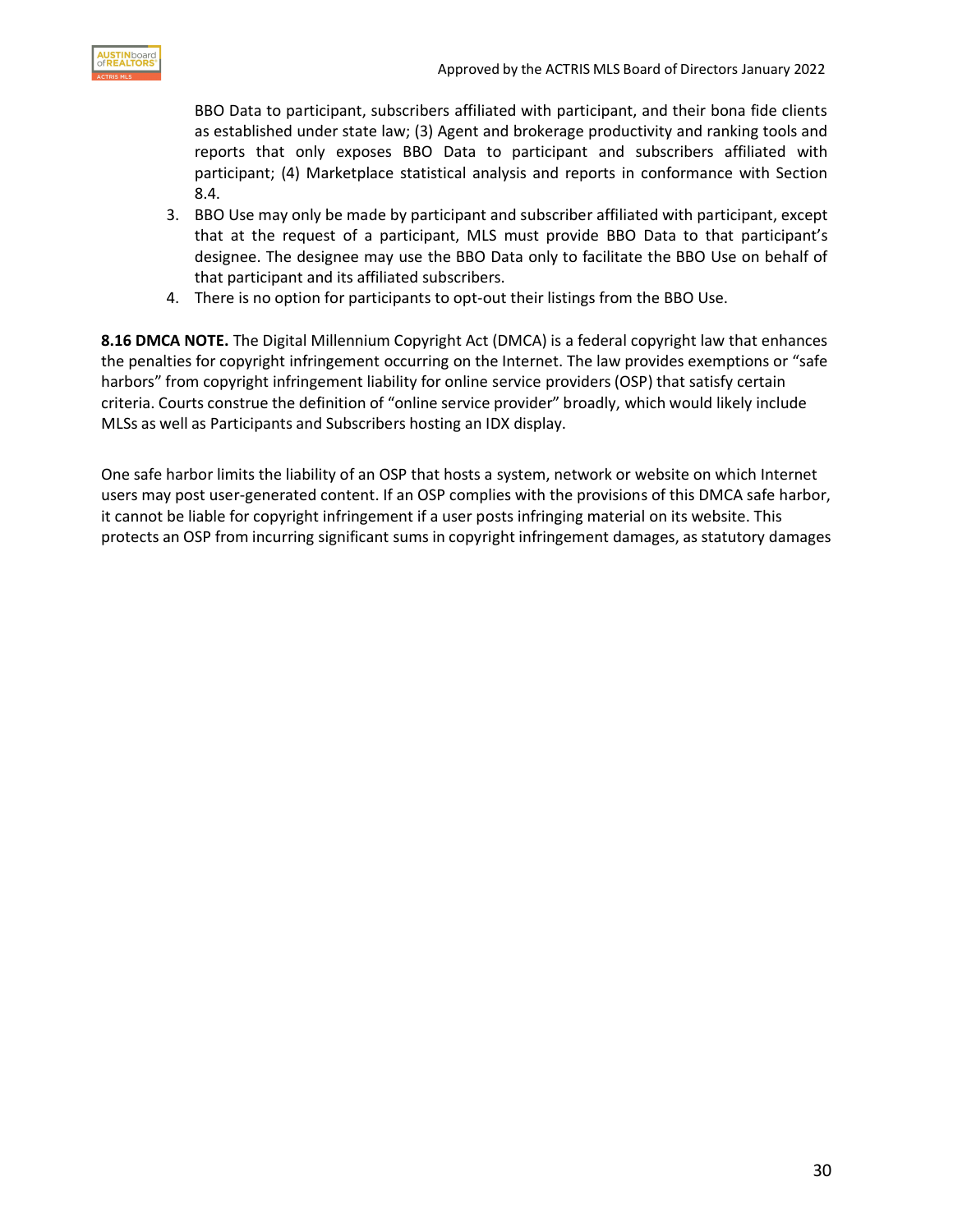

are as high as \$150,000 per work. For this reason, it is highly recommended that MLSs, Participants and Subscribers comply with the DMCA safe harbor provisions discussed herein.

To qualify for this safe harbor, the OSP must:

- 1. Designate on its website and register with the Copyright Office an agent to receive takedown requests. The agent could be the MLS, Participant, Subscriber, or other individual or entity.
- 2. Develop and post a DMCA-compliant website policy that addresses repeat offenders.
- 3. Comply with the DMCA takedown procedure. If a copyright owner submits a takedown notice to the OSP, which alleges infringement of its copyright at a certain location, then the OSP must promptly remove allegedly infringing material. The alleged infringer may submit a counter-notice that the OSP must share with the copyright owner. If the copyright owner fails to initiate a copyright lawsuit within ten (10) days, then the OSP may restore the removed material.
- 4. Have no actual knowledge of any complained-of infringing activity.
- 5. Not be aware of facts or circumstances from which complained-of infringing activity is apparent.
- 6. Not receive a financial benefit attributable to complained-of infringing activity when the OSP is capable of controlling such activity.

Full compliance with these DMCA safe harbor criteria will mitigate an OSP's copyright infringement liability. For more information see 17 U.S.C. §512.

#### <span id="page-30-0"></span>**SECTION 9: GENERAL**

**9.1 CHANGES IN RULES AND REGULATIONS.** Changes in Rules and Regulations of the MLS shall be by consideration and approval of a majority of the ACTRIS Board of Directors.

**9.2 SEVERABILITY.** In the event that any provision of these Rules conflicts with applicable law or is held invalid or unenforceable by a court with jurisdiction over the parties, such provision shall be deemed to be restated to reflect as nearly as possible the original intentions of ACTRIS in accordance with applicable law. The remaining provisions of these Rules and the application of the challenged provision to persons or circumstances other than those as to which it is invalid or unenforceable shall not be affected thereby, and each such provision shall be valid and enforceable to the full extent permitted by applicable law.

**9.3 NO THIRD-PARTY BENEFICIARY.** These rules confer no rights on anyone who is not a current Participant, Subscriber, Appraiser or Authorized Assistant to obtain access to, download, copy, reproduce, manipulate, store in any information retrieval system, repackage, transmit, retransmit, or display, any MLS information, and all such activities are hereby prohibited.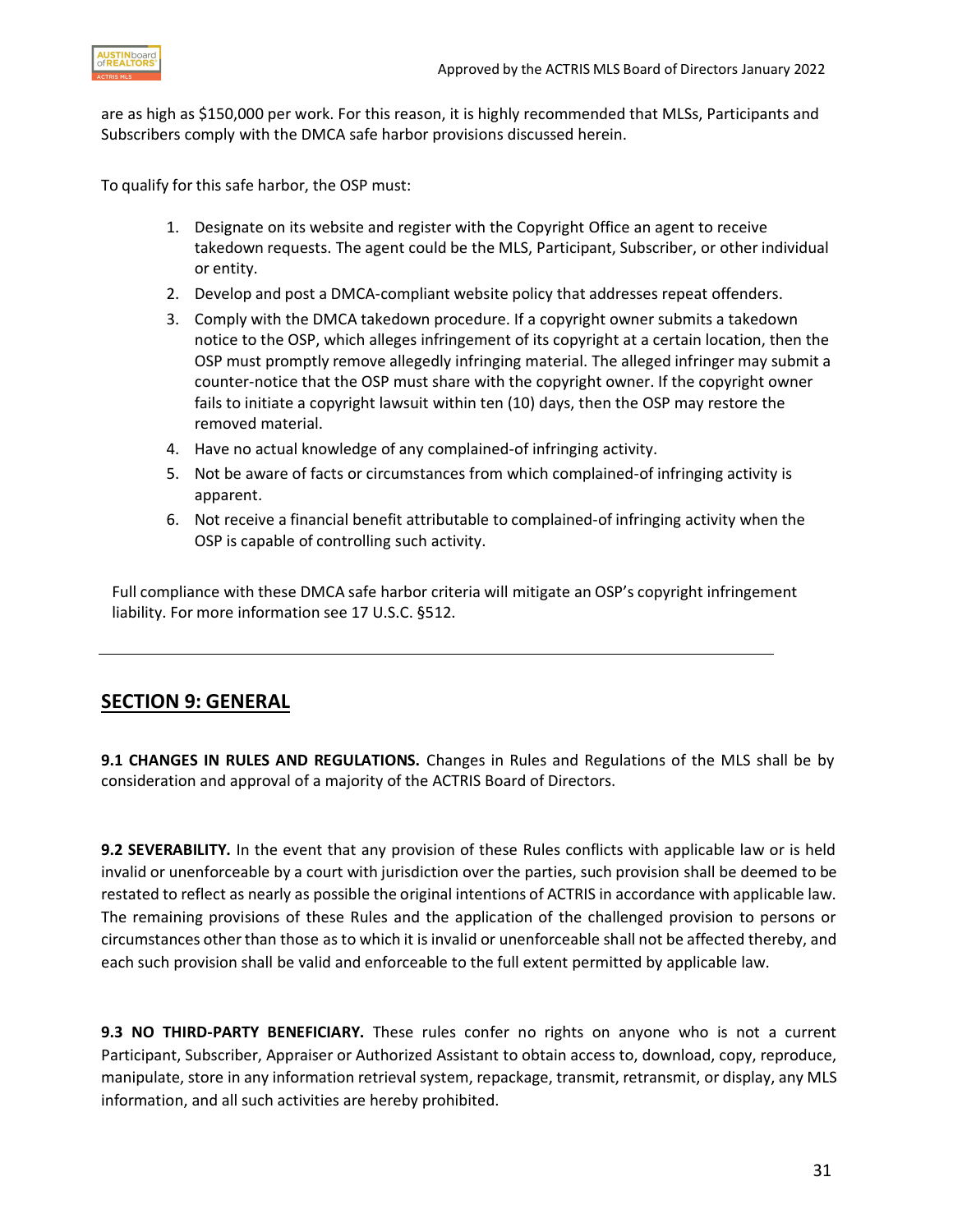

**9.4 ARBITRATION.** Issues and obligations relating to arbitration of disputes are covered under Article 17 of the Code of Ethics and Standards of Practice of the National Association of REALTORS®.

#### <span id="page-31-0"></span>**SECTION 10: ORIENTATION**

**10.1 ORIENTATION**: Any applicant for MLS participation and any licensee (including licensed or certifiedappraisers) affiliated with an MLS Participant who has access to and use of MLS- generated informationshall complete an orientation program of no more than eight classroom hours devoted to the "ACTRIS MLS Rules and Regulations" and computer training related to MLS information entry and retrieval and the operation of the MLS.

Participants and Subscribers may be required, at the discretion of the MLS, to complete additional training of not more than four classroom hours in any 12-month period when deemed necessary by the MLS to familiarize Participants and Subscribers with MLS Systemchanges or enhancements and/or changes to MLS rules or policies. Participants and Subscribers are given the opportunity to complete any mandated orientation and additional training remotely.

#### <span id="page-31-1"></span>**APPENDIX A: MLS GRID IDX RULES**

- **1. IDX ADMINISTERED BY MLS GRID.** ACTRIS retains the professional services of MLS Technology Platform, LLC dba MLS Grid ("MLS Grid") to administer and manage the ACTRIS IDX program, which affords Participants the ability to authorize limited electronic display of their listings by other Participants on authorized mediums under the participant's control*.*
- **2. IDX POLICIES.** MLS Grid will adopt, implement, and maintain rules, policies, and procedures as necessary for the operation of the ACTRIS IDX program and that are consistent with the policies of the National Association of REALTORS® MLS policies. MLS Grid will enforce these rules, policies, and procedures on behalf of ACTRIS, and Participant agrees to comply with be subject to MLS Grid's authority as delegated by ACTRIS. MLS Grid's current IDX documentation is located at: [https://www.mlsgrid.com/resources.](https://www.mlsgrid.com/resources)

#### <span id="page-31-2"></span>**APPENDIX B: MLS GRID VOW RULES**

**1. VOW ADMINISTERED BY MLS GRID.** ACTRIS retains the professional services of MLS Technology Platform, LLC dba MLS Grid ("MLS Grid") to administer and manage the ACTRIS Virtual Office Website or "VOW" program, which is a Participant's Internet website, or a feature of a Participant's website, through which the Participant is capable of providing real estate brokerage services to consumers with whom the Participant has first established a broker-consumer relationship (as defined by state law) where the consumer has the opportunity to search MLS Database, subject to the Participant's oversight, supervision, and accountability.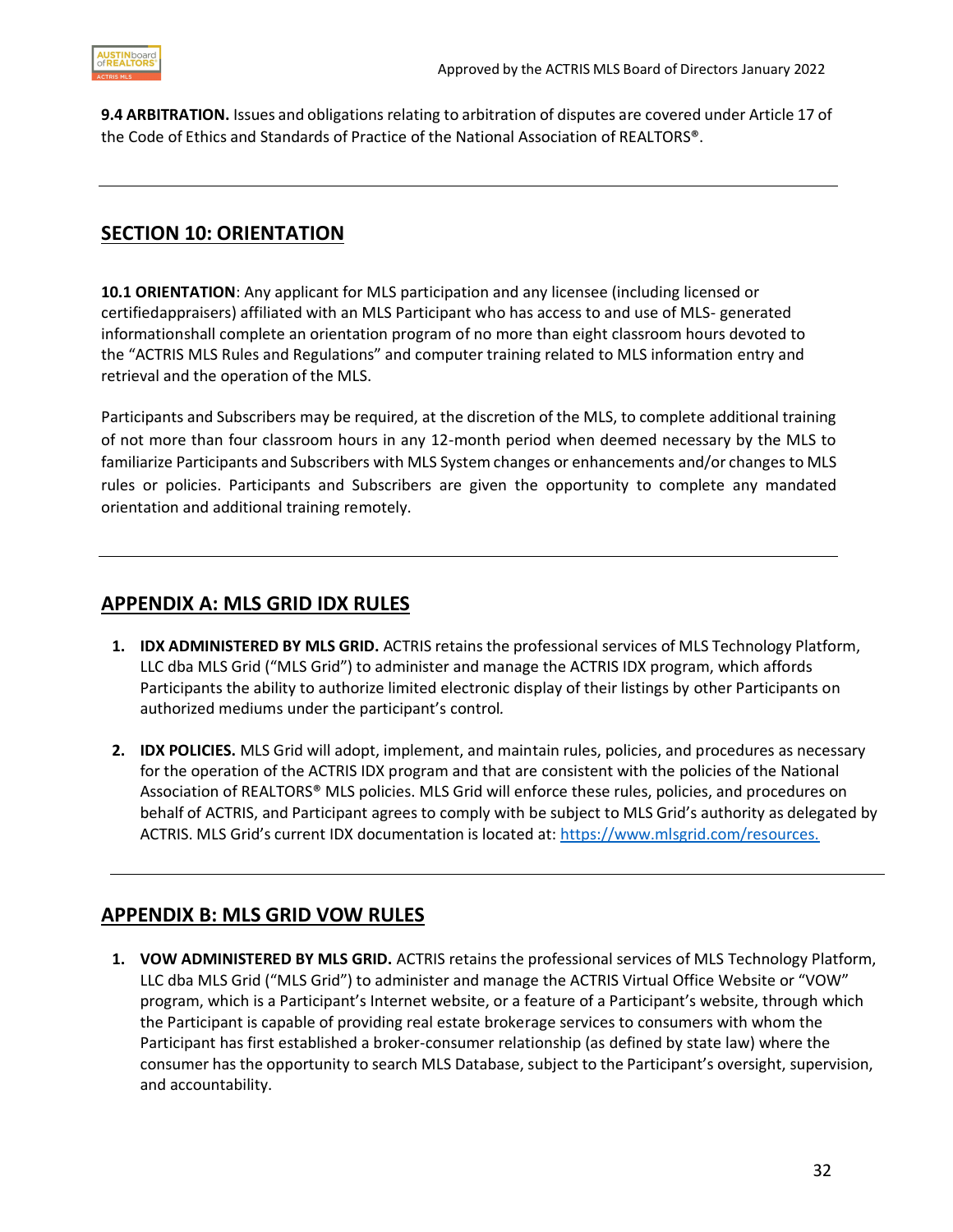

**2. VOW Policies.** MLS Grid will adopt, implement, and maintain rules, policies, and procedures as necessary for the operation of the ACTRIS VOW program and that are consistent with the policies of the National Association of REALTORS® MLS policies. MLS Grid will enforce these rules, policies, and procedures on behalf of ACTRIS, and Participant agrees to comply with be subject to MLS Grid's authority as delegated by ACTRIS. MLS Grid's current VOW documentation is located at: [https://www.mlsgrid.com/resources.](https://www.mlsgrid.com/resources)

## <span id="page-32-0"></span>**APPENDIX C: COMPLIANCE PROCEDURES**

**1. ACTRIS COMPLIANCE PROCESS AND PROCEDURES.** ACTRIS's compliance process and procedures can be found at: <https://www.abor.com/document/appendix-c>